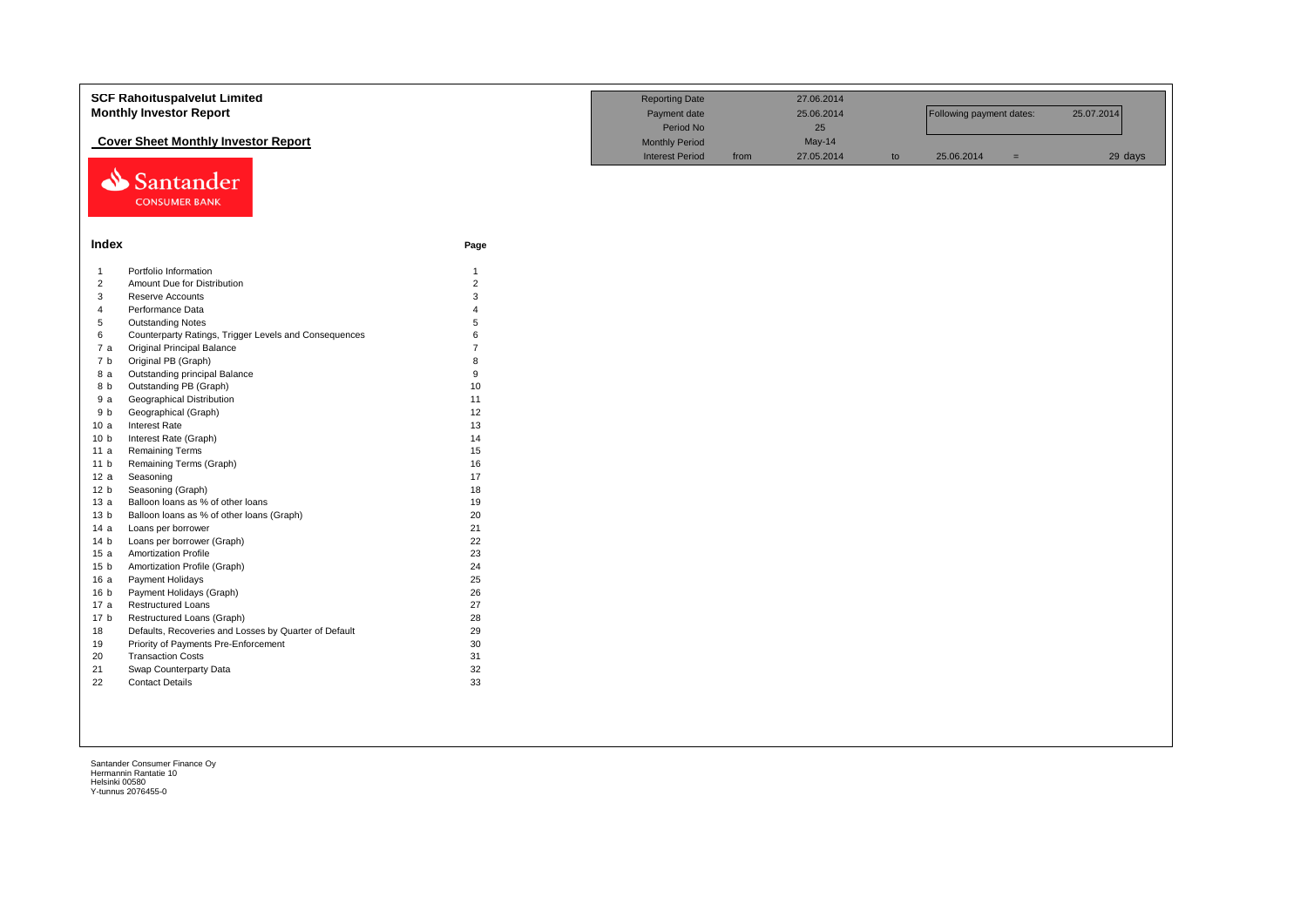| <b>SCF Rahoituspalvelut Limited</b>                  |                               | <b>Reporting Date</b>          | 27.06.2014 |                   |         |
|------------------------------------------------------|-------------------------------|--------------------------------|------------|-------------------|---------|
| <b>Monthly Investor Report</b>                       |                               | Payment date                   | 25.06.2014 |                   |         |
|                                                      |                               | Period No                      | 25         |                   |         |
| 1. Portfolio Information                             |                               | <b>Monthly Period</b>          | May-14     |                   |         |
|                                                      |                               | <b>Interest Period</b><br>from | 27.05.2014 | to $25.06.2014 =$ | 29 days |
| Santander<br>⇘<br><b>CONSUMER BANK</b>               |                               |                                |            |                   |         |
|                                                      | <b>Current Period</b>         | <b>Previous Period</b>         |            |                   |         |
|                                                      | <b>Aggregated Outstanding</b> | <b>Aggregated Outstanding</b>  |            |                   |         |
| <b>Outstanding receivables</b>                       | <b>Principal Amount</b>       | <b>Principal Amount</b>        |            |                   |         |
|                                                      |                               |                                |            |                   |         |
| <b>Opening balance</b>                               | 93 152 722,42 EUR             | 101 280 259,28 EUR             |            |                   |         |
| Scheduled Loan Principal Repayments                  | 4 334 363,30 EUR              | 4 691 447,61 EUR               |            |                   |         |
| Prepayments                                          | 3 477 681,14 EUR              | 3 397 087,12 EUR               |            |                   |         |
| <b>Deemed Collections</b>                            | EUR<br>$\sim$                 | - EUR                          |            |                   |         |
| <b>Total Principal Payments Received</b>             | 7812044,44 EUR                | 8 088 534,73 EUR               |            |                   |         |
|                                                      |                               |                                |            |                   |         |
|                                                      |                               |                                |            |                   |         |
| New Defaulted Auto Loans in Period                   | 120 105,03 EUR                | 39 002,13 EUR                  |            |                   |         |
| <b>Closing Balance</b>                               | 85 220 572,95 EUR             | 93 152 722,42 EUR              |            |                   |         |
|                                                      |                               |                                |            |                   |         |
| <b>Total revenue collections</b>                     |                               |                                |            |                   |         |
| Revenue and fees received on loan balances           | 521 963,27 EUR                | 570 900,77 EUR                 |            |                   |         |
| recoveries on loans in default                       | 315 570,26 EUR                | 170 013,07 EUR                 |            |                   |         |
| of which proceeds from bad debt sales                | <b>EUR</b><br>$\sim$          | - EUR                          |            |                   |         |
| of which due to proceeds exceeding valuation         | <b>EUR</b><br>$\sim$          | <b>EUR</b><br>$\sim 100$       |            |                   |         |
| Total revenue received in period                     | 837 533,53 EUR                | 740 913,84 EUR                 |            |                   |         |
|                                                      |                               |                                |            |                   |         |
|                                                      |                               |                                |            |                   |         |
| # Loans<br>At beginning of period                    |                               |                                |            |                   |         |
| Paid in full                                         | 15 633 Loans                  | 16 478 Loans                   |            |                   |         |
| Repurchased (Deemed Collections)                     | 894 Loans<br>Loans<br>$\sim$  | 840 Loans<br>- Loans           |            |                   |         |
| New loans into Default                               | 14 Loans                      | 5 Loans                        |            |                   |         |
| of which required payment to customer upon valuation | Loans<br>$\blacksquare$       | - Loans                        |            |                   |         |
| At end of period                                     | 14 725 Loans                  | 15 633 Loans                   |            |                   |         |
|                                                      |                               |                                |            |                   |         |
|                                                      |                               |                                |            |                   |         |
|                                                      |                               |                                |            |                   |         |
| Weighted Average Loan Return                         | 6,80%                         |                                |            |                   |         |
|                                                      |                               |                                |            |                   |         |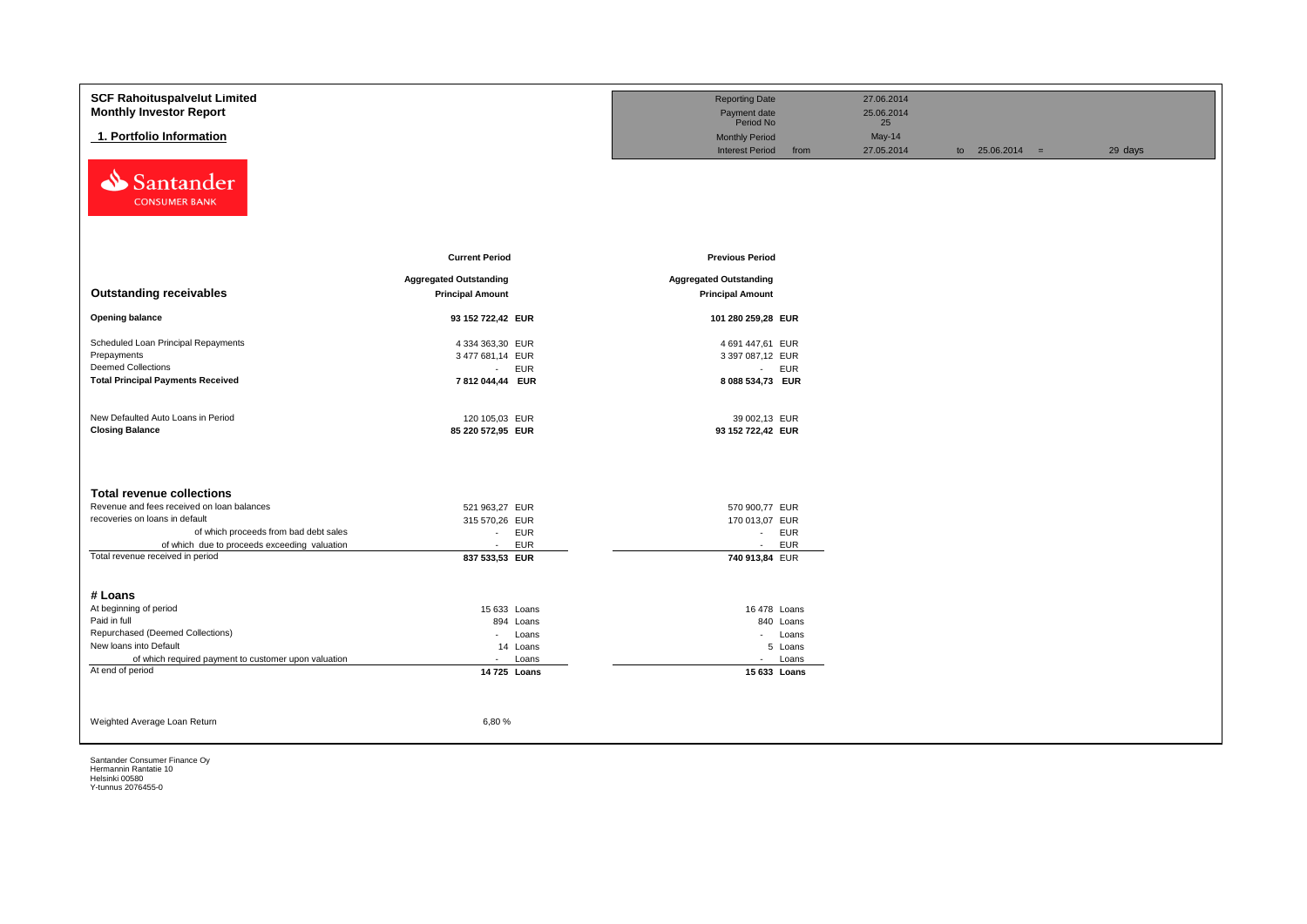| <b>SCF Rahoituspalvelut Limited</b><br><b>Monthly Investor Report</b><br>2. Amount Due for Distribution<br>Santander<br><b>CONSUMER BANK</b>                                                                                                                                                                                                                                   |                                                                                                | <b>Reporting Date</b><br>Payment date<br>Period No<br><b>Monthly Period</b><br><b>Interest Period</b> | 27.06.2014<br>25.06.2014<br>25<br>May-14<br>27.05.2014<br>from | to | 25.06.2014 | 29 days<br>$=$ |
|--------------------------------------------------------------------------------------------------------------------------------------------------------------------------------------------------------------------------------------------------------------------------------------------------------------------------------------------------------------------------------|------------------------------------------------------------------------------------------------|-------------------------------------------------------------------------------------------------------|----------------------------------------------------------------|----|------------|----------------|
| <b>Purchaser Available Distribution Amount</b>                                                                                                                                                                                                                                                                                                                                 | <b>Current Period</b>                                                                          |                                                                                                       |                                                                |    |            |                |
| a. Collections (Principal, interest, and fee etc)<br>b. Stamp Duty, Taxes, Liabilities etc. Paid by the Seller to the Purchaser<br>c. Default, Interest, Indemnities etc Paid by the Seller to the Purchaser<br>d. Other amounts Paid by the Seller to the Purchaser<br>e. Interest Earned by the Purchaser<br><b>Total Amount for Purchaser Available Distribution Amount</b> | 8 649 577,97 EUR<br>0,00 EUR<br>0,00 EUR<br>0,00 EUR<br>0,00 EUR<br>8 649 577,97 EUR           |                                                                                                       |                                                                |    |            |                |
| <b>Issuer Available Distribution Amount</b>                                                                                                                                                                                                                                                                                                                                    | <b>Current Period</b>                                                                          |                                                                                                       |                                                                |    |            |                |
| a. Amounts due to Issuer from Purchaser under the Loan Agreement<br>b. Reserve Fund<br>c. Swap counterparty payment to the Issuer<br>d. Drawings under the Liquidity Facility<br>e. Interest Earned by the Issuer<br><b>Total Amount for Issuer Available Distribution Amount</b>                                                                                              | 8 601 669,79 EUR<br>2794 633,29 EUR<br>0,00 EUR<br>0,00 EUR<br>522,36 EUR<br>11 396 825,44 EUR |                                                                                                       |                                                                |    |            |                |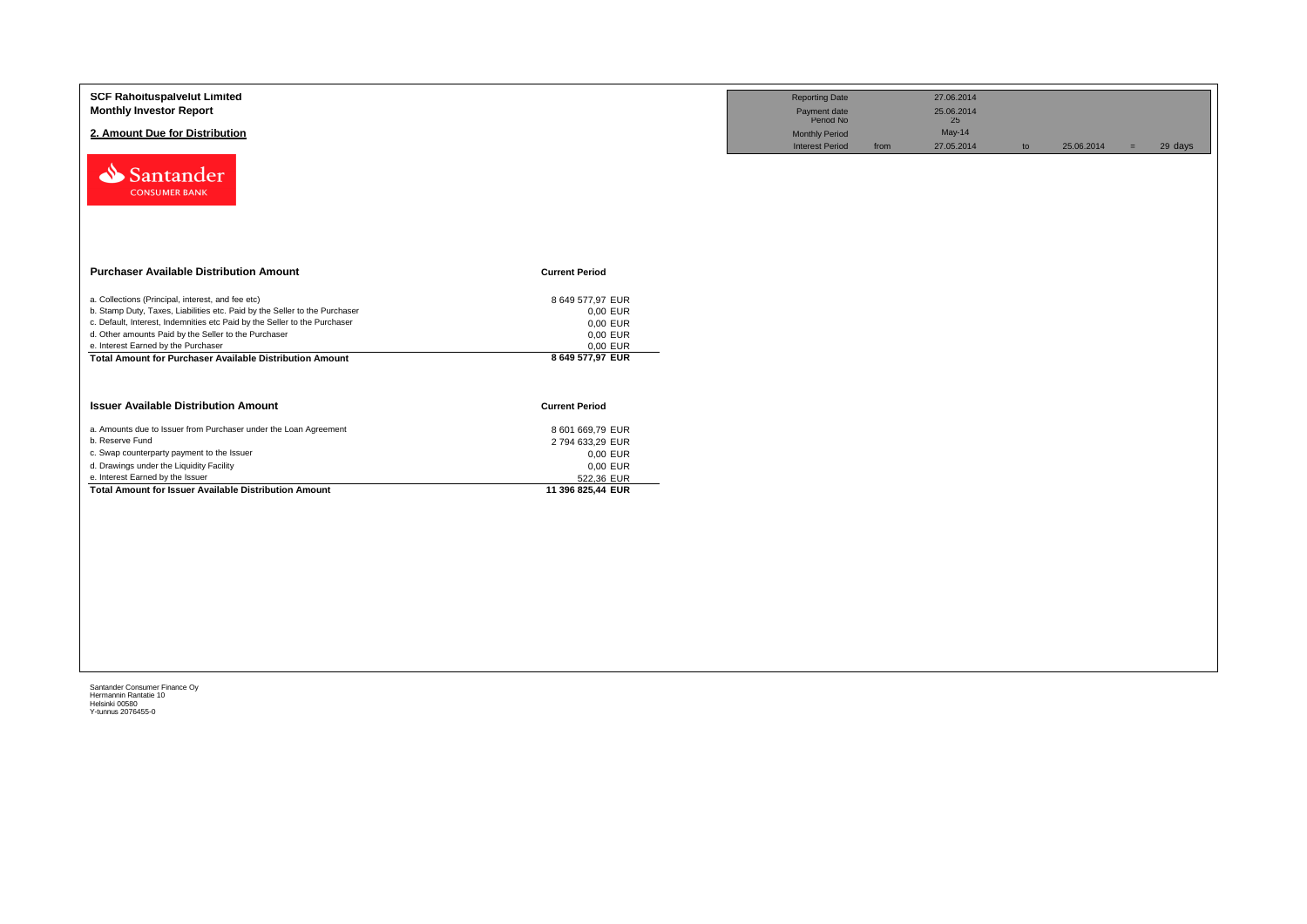| <b>SCF Rahoituspalvelut Limited</b><br><b>Monthly Investor Report</b>                                                                                                                                 |      | <b>Reporting Date</b><br>Payment date  |            | 27.06.2014<br>25.06.2014 |    |            |     |         |
|-------------------------------------------------------------------------------------------------------------------------------------------------------------------------------------------------------|------|----------------------------------------|------------|--------------------------|----|------------|-----|---------|
|                                                                                                                                                                                                       |      | Period No                              |            | 25                       |    |            |     |         |
| 3. Reserve Accounts                                                                                                                                                                                   |      | <b>Monthly Period</b>                  |            | May-14                   |    |            |     |         |
|                                                                                                                                                                                                       |      | <b>Interest Period</b>                 | from       | 27.05.2014               | to | 25.06.2014 | $=$ | 29 days |
| Santander<br><b>CONSUMER BANK</b>                                                                                                                                                                     |      |                                        |            |                          |    |            |     |         |
| <b>Note Balance</b>                                                                                                                                                                                   |      |                                        |            |                          |    |            |     |         |
| <b>Beginning of Period</b><br>End of Period                                                                                                                                                           |      | 93 154 443,00 EUR<br>85 222 439,00 EUR |            |                          |    |            |     |         |
|                                                                                                                                                                                                       |      |                                        |            |                          |    |            |     |         |
| <b>Reserve Fund</b>                                                                                                                                                                                   | in % |                                        |            |                          |    |            |     |         |
| <b>Beginning of Period</b>                                                                                                                                                                            | 3.0% | 2794 633,29 EUR                        |            |                          |    |            |     |         |
| Cash Outflow                                                                                                                                                                                          |      | 2794 633,29 EUR                        |            |                          |    |            |     |         |
| Cash Inflow                                                                                                                                                                                           |      | 2 556 673,17 EUR                       |            |                          |    |            |     |         |
| End of Period                                                                                                                                                                                         | 2,7% | 2 556 673,17 EUR                       |            |                          |    |            |     |         |
| Required Reserve Amount                                                                                                                                                                               | 2.7% | 2 556 673,17 EUR                       |            |                          |    |            |     |         |
|                                                                                                                                                                                                       |      |                                        |            |                          |    |            |     |         |
| Servicer Advance Reserve Fund                                                                                                                                                                         |      | 100 000,00 EUR                         |            |                          |    |            |     |         |
| Beginning of Period<br>Cash Outflow                                                                                                                                                                   |      | $\sim$                                 | <b>EUR</b> |                          |    |            |     |         |
| Cash Inflow                                                                                                                                                                                           |      | $\mathbf{r}$                           | <b>EUR</b> |                          |    |            |     |         |
| End of Period                                                                                                                                                                                         |      | 100 000.00 EUR                         |            |                          |    |            |     |         |
| Required Reserve Amount                                                                                                                                                                               |      | 100 000,00 EUR                         |            |                          |    |            |     |         |
|                                                                                                                                                                                                       |      |                                        |            |                          |    |            |     |         |
| <b>Set-off from Deposits</b><br>No borrowers whose loans were sold to SCF Rahoituspalvelut Ltd held deposits with Santander Consumer Finance Oy. The risk of set-off from deposits is therefore zero. |      |                                        |            |                          |    |            |     |         |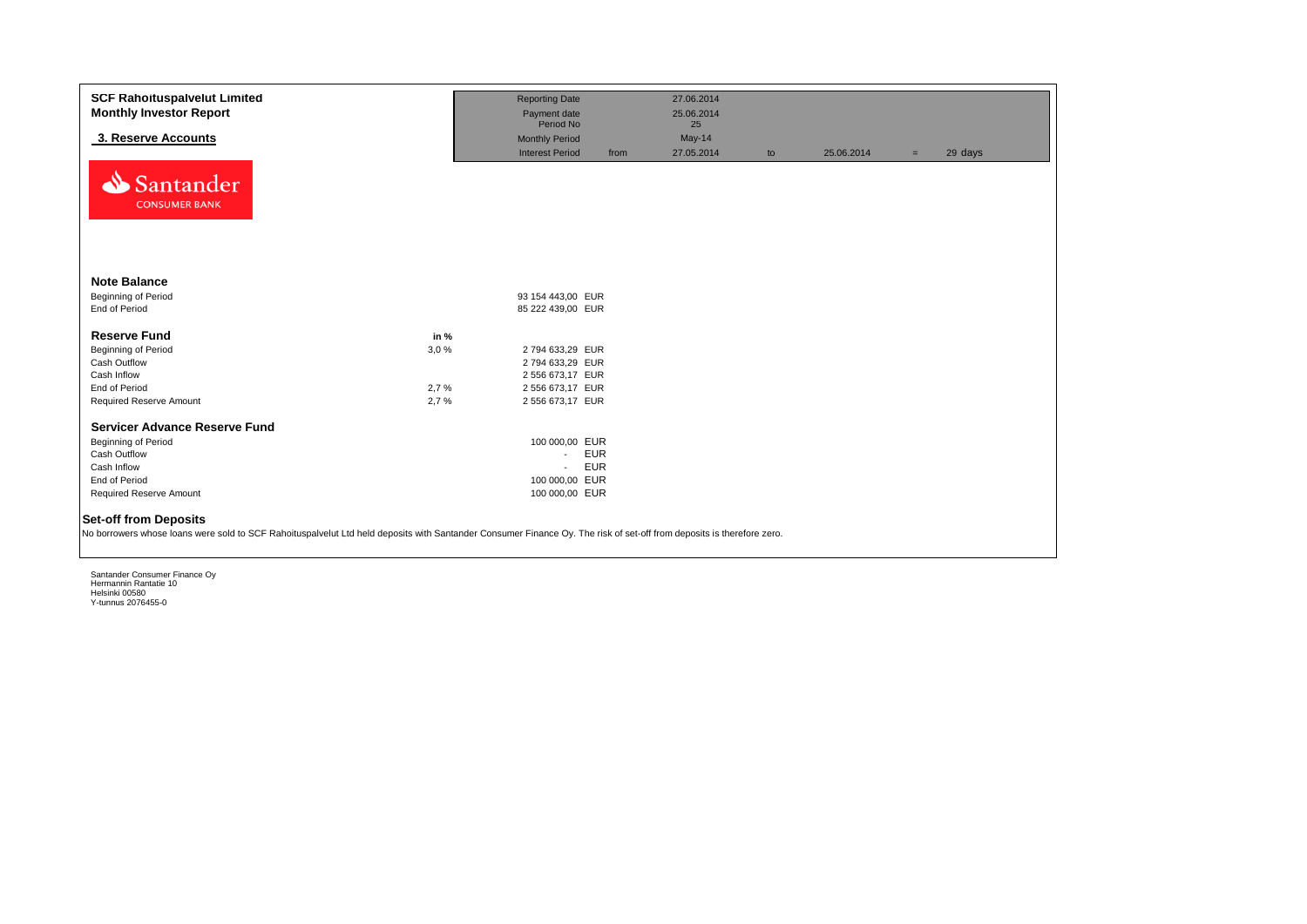| <b>SCF Rahoituspalvelut Limited</b><br><b>Monthly Investor Report</b><br>4. Performance Data<br>Santander<br><b>CONSUMER BANK</b> |                                                          |                   |               | <b>Reporting Date</b><br>Payment date<br>Period No<br><b>Monthly Period</b><br><b>Interest Period</b> | from | 27.06.2014<br>25.06.2014<br>25<br>May-14<br>27.05.2014 | to | 25.06.2014 | $\equiv$ | 29 days |
|-----------------------------------------------------------------------------------------------------------------------------------|----------------------------------------------------------|-------------------|---------------|-------------------------------------------------------------------------------------------------------|------|--------------------------------------------------------|----|------------|----------|---------|
| <b>Asset Balance</b>                                                                                                              |                                                          |                   |               |                                                                                                       |      |                                                        |    |            |          |         |
| <b>Beginning of Period</b>                                                                                                        |                                                          | 93 152 722,42 EUR |               |                                                                                                       |      |                                                        |    |            |          |         |
| End of Period                                                                                                                     |                                                          | 85 220 572,95 EUR |               |                                                                                                       |      |                                                        |    |            |          |         |
| <b>Portfolio Performance:</b><br><b>Performing Receivables:</b>                                                                   | <b>EUR</b>                                               | $\%$              | # loans       |                                                                                                       |      |                                                        |    |            |          |         |
| Current                                                                                                                           | 75 347 891,06                                            | 88,42%            | 13 241        |                                                                                                       |      |                                                        |    |            |          |         |
| 1-30 days past due                                                                                                                | 7 244 568,67                                             | 8,50%             | 1 1 1 5       |                                                                                                       |      |                                                        |    |            |          |         |
| <b>Delinquent Receivables:</b>                                                                                                    |                                                          |                   |               |                                                                                                       |      |                                                        |    |            |          |         |
| 31-60 days past due                                                                                                               | 1880 286,61                                              | 2,21%             | 262           |                                                                                                       |      |                                                        |    |            |          |         |
| 61-90 days past due                                                                                                               | 400 598,66                                               | 0,47%             | 66            |                                                                                                       |      |                                                        |    |            |          |         |
| 91-120 days past due                                                                                                              | 176 049,38                                               | 0,21%             | 20            |                                                                                                       |      |                                                        |    |            |          |         |
| 121-150 days past due                                                                                                             | 69 440,39                                                | 0,08%             | 11            |                                                                                                       |      |                                                        |    |            |          |         |
| 151-180 days past due<br><b>Total Performing and Delinquent</b>                                                                   | 101 738,18<br>85 220 572,95                              | 0,12%<br>100,00%  | $10$<br>14725 |                                                                                                       |      |                                                        |    |            |          |         |
| <b>Current Period Defaults</b><br><b>Cumulative Defaults</b><br><b>Current Period Recoveries</b><br><b>Cumulative Recoveries</b>  | 120 105,03<br>3 192 424,37<br>315 570,26<br>2 412 458,72 |                   | 14<br>363     |                                                                                                       |      |                                                        |    |            |          |         |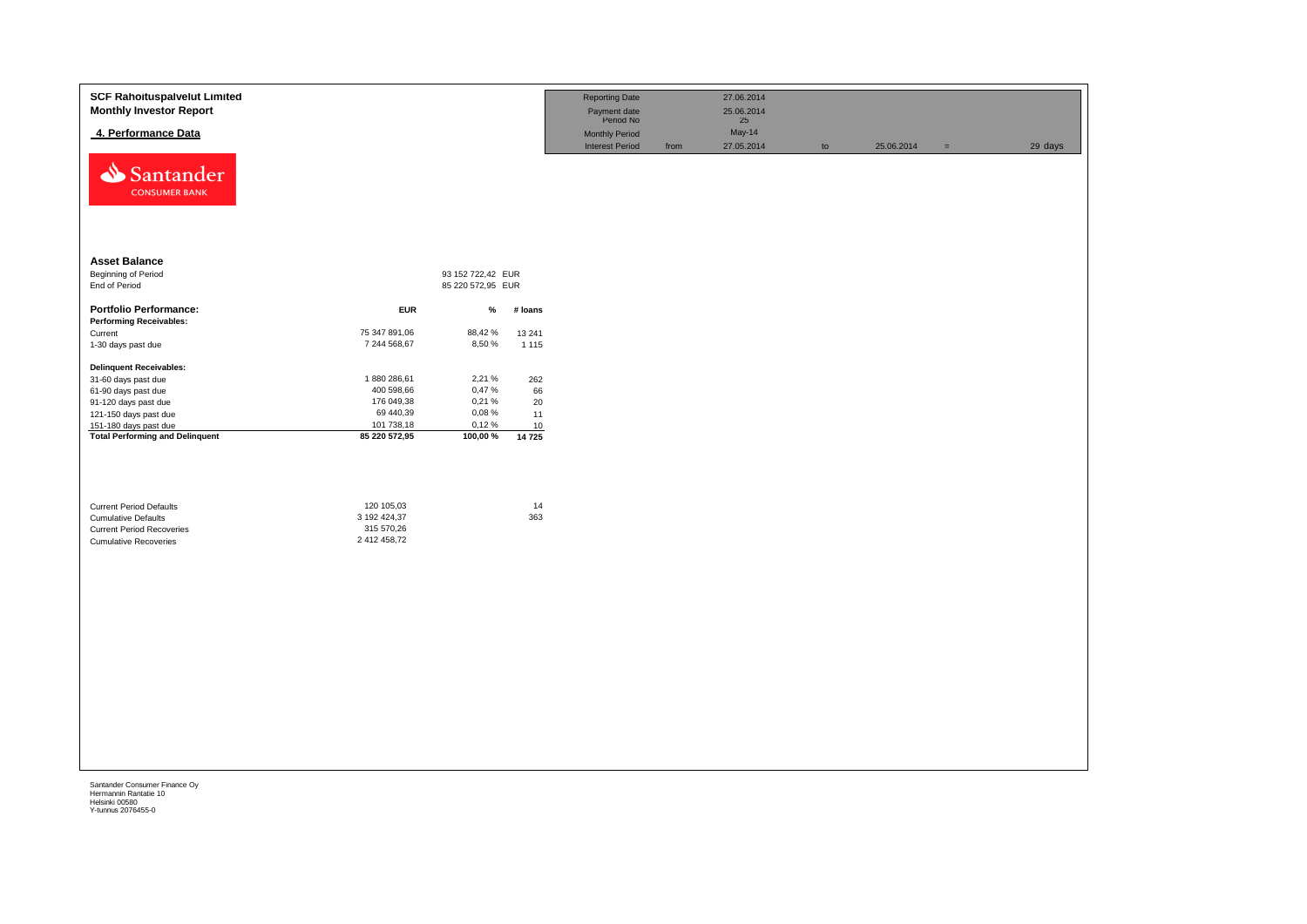| <b>SCF Rahoituspalvelut Limited</b> | <b>Reporting Date</b>     |      | 27.06.2014       |            |         |
|-------------------------------------|---------------------------|------|------------------|------------|---------|
| <b>Monthly Investor Report</b>      | Payment date<br>Period No |      | 25.06.2014<br>25 |            |         |
| 5. Outstanding Notes                | <b>Monthly Period</b>     |      | $May-14$         |            |         |
|                                     | <b>Interest Period</b>    | from | 27.05.2014       | 25.06.2014 | 29 days |



| 1. Note Balance                                       | <b>All Notes</b>   | Class A            | <b>Class A</b> | <b>Class B</b>    | <b>Class B</b> |
|-------------------------------------------------------|--------------------|--------------------|----------------|-------------------|----------------|
| <b>General Note Information</b>                       |                    |                    |                |                   |                |
| <b>ISIN Code</b>                                      |                    | N/A                | x              | N/A               | N/A            |
| Currency                                              |                    | <b>EUR</b>         | <b>EUR</b>     | <b>EUR</b>        | <b>EUR</b>     |
| Initial Tranching                                     | 100 %              | 83%                | 0%             | 16 %              | 0,005%         |
| Legal Final Maturity Date                             |                    | 25.01.2020         | 25.01.2020     | 25.01.2020        | 25.01.2020     |
| Rating (Fitch/Moody's)                                |                    | AAAsf/Aaa(sf)      | AAAsf/Aaa(sf)  | N/A               | N/A            |
| Initial Notes Aggregate Principal Outstanding Balance | 481 959 000,00 EUR | 402 400 000,00 EUR | 35 000,00 EUR  | 79 500 000,00 EUR | 24000 EUR      |
| Initial Nominal per Note                              |                    | 100000.00 EUR      | 1000,00 EUR    | 100 000,00 EUR    | 1000 EUR       |
| Initial Number of Notes per Class                     | 4878               | 4024               | 35             | 795               | 24             |
|                                                       |                    |                    |                |                   |                |
| <b>Current Note Information</b>                       |                    |                    |                |                   |                |
| Class Principal Outstanding Opening Balance           | 93 154 443.00 EUR  | 13 629 257,55 EUR  | 1 185,45 EUR   | 79 500 000,00 EUR | 24 000,00 EUR  |
| Available Distribution Amount                         | 8 649 577,97 EUR   |                    |                |                   |                |
| Amortisation                                          | 7 932 004.00 EUR   |                    |                |                   |                |
| Redemption per Class                                  | 7 932 004.00 EUR   | 7 931 304.00 EUR   | 700.00 EUR     | 0.00 EUR          | 0,00 EUR       |
| Redemption per Note                                   |                    | 1971,00 EUR        | 20,00 EUR      | 0,00 EUR          | 0,00 EUR       |
| Class Principal Outstanding Closing Balance           | 85 222 439,00 EUR  | 5 697 943,40 EUR   | 495,60 EUR     | 79 500 000,00 EUR | 24 000,00 EUR  |
| <b>Current Tranching</b>                              |                    | 6,69%              | 0,00%          | 93,29 %           | 0.03%          |
| <b>Current Pool Factor</b>                            |                    | 0,01               | 0,01           | 1,00              | 1,00           |

| 2. Payments to Investors per Note                  | <b>All Notes</b> | <b>Class A</b> | <b>Class A</b>                         | <b>Class B</b> | <b>Class B</b> |
|----------------------------------------------------|------------------|----------------|----------------------------------------|----------------|----------------|
| Interest Rate Basis: 1-M EURIBOR / Spread          | 0.26%            | 1.00 %         | 1.00 %                                 | 1.10%          | 1.10 %         |
| Day Count Convention                               |                  | 29,00          | 29,00                                  | 29,00          | 29,00          |
| <b>Interest Days</b>                               | 29               |                |                                        |                |                |
| Principal Outstanding per Note Beginning of Period |                  | 3 386.99 EUR   | 33.87 EUR                              | 100 000.00 EUR | 1 000.00 EUR   |
| >Principal Repayment per note                      |                  | 1971.00 EUR    | 19.71 EUR                              | 0.00 EUR       | 0.00 EUR       |
| Principal Outstanding per Note End of Period       |                  | 1415.99 EUR    | 14.16 EUR                              | 100 000,00 EUR | 1 000.00 EUR   |
| >Interest accrued for the period                   |                  | 3.00 EUR       | <b>EUR</b>                             | 110.00 EUR     | 1.00 EUR       |
| <b>Interest Payment</b>                            | 99 546.00        | 12 072.00 EUR  | <b>EUR</b><br>$\overline{\phantom{a}}$ | 87 450.00 EUR  | 24.00 EUR      |
| Interest Payment per Note                          |                  | 3,00 EUR       | <b>EUR</b>                             | 110,00 EUR     | 1,00 EUR       |
| 3. Credit Enhancements                             |                  |                |                                        |                |                |
| Initial total CE (Subordination, Reserve)          |                  | 18,00 %        |                                        |                | 1,50 %         |
| Current CE (incl. Excess Spread)                   |                  | 99,24 %        |                                        |                | 5,93 %         |
| Current CE (excl. Excess Spread)                   |                  | 96,31 %        |                                        |                | 3,00%          |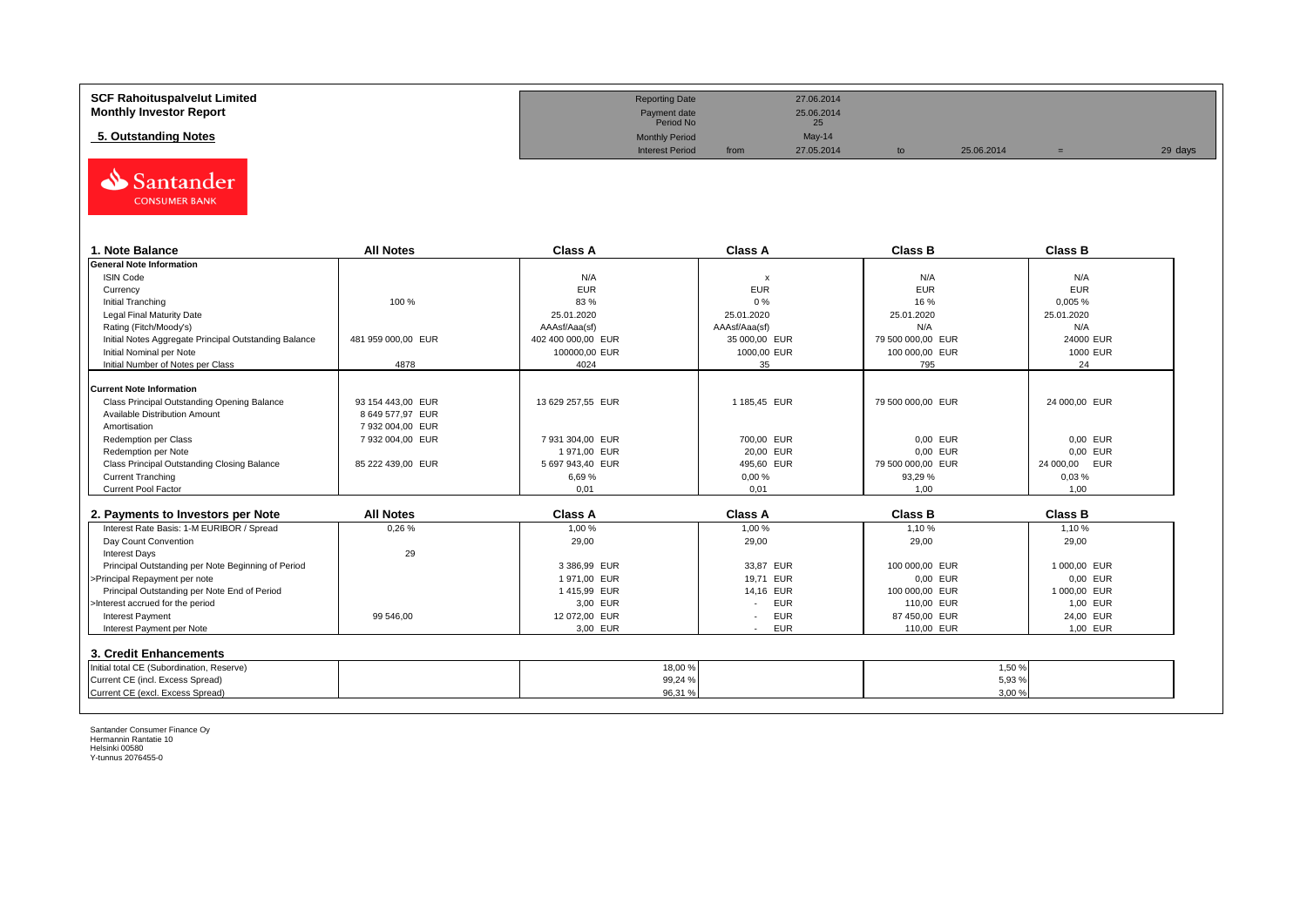# **SCF Rahoituspalvelut Limited Accord Reporting Date**<br>**Monthly Investor Report** Payment date **Payment date**

**6. Counterparty Ratings, Trigger Levels and Consequences** 

Period No<br>Monthly Period

Interest Period from to  $25.06.2014$  = 29 days

Santander

|  |                                                                                                              |                                              |                                                   |                                   |           |                                      |                    | <b>Rating Triggers</b>             |                               |                                                 |                        |                   |                                                                                                                                                                                                                                                                                                                                                                                                                                                                                                                                                                                                                                                                                                                                                                                                                                                                                                                                                                                                                                                                                                      |
|--|--------------------------------------------------------------------------------------------------------------|----------------------------------------------|---------------------------------------------------|-----------------------------------|-----------|--------------------------------------|--------------------|------------------------------------|-------------------------------|-------------------------------------------------|------------------------|-------------------|------------------------------------------------------------------------------------------------------------------------------------------------------------------------------------------------------------------------------------------------------------------------------------------------------------------------------------------------------------------------------------------------------------------------------------------------------------------------------------------------------------------------------------------------------------------------------------------------------------------------------------------------------------------------------------------------------------------------------------------------------------------------------------------------------------------------------------------------------------------------------------------------------------------------------------------------------------------------------------------------------------------------------------------------------------------------------------------------------|
|  |                                                                                                              |                                              |                                                   |                                   |           | <b>Short Term</b>                    |                    |                                    |                               | Long Term                                       |                        |                   |                                                                                                                                                                                                                                                                                                                                                                                                                                                                                                                                                                                                                                                                                                                                                                                                                                                                                                                                                                                                                                                                                                      |
|  |                                                                                                              |                                              |                                                   | Fitch                             |           | Moody's                              |                    | Fitch                              |                               |                                                 | Moody's                |                   |                                                                                                                                                                                                                                                                                                                                                                                                                                                                                                                                                                                                                                                                                                                                                                                                                                                                                                                                                                                                                                                                                                      |
|  | <b>Transaction Role</b>                                                                                      | Counterparty                                 |                                                   | Criteria                          | Current   | Criteria                             | Current            | Criteria                           | Current                       | Criteria                                        | Current                | Trigger breached? | Summary of Contractual Requirements if Rating Trigger Breach                                                                                                                                                                                                                                                                                                                                                                                                                                                                                                                                                                                                                                                                                                                                                                                                                                                                                                                                                                                                                                         |
|  | Issuer                                                                                                       | Rahoituspalvelut Limited                     |                                                   |                                   | No rating |                                      | No rating          |                                    | No rating                     |                                                 | No rating              | N/A               |                                                                                                                                                                                                                                                                                                                                                                                                                                                                                                                                                                                                                                                                                                                                                                                                                                                                                                                                                                                                                                                                                                      |
|  | Seller                                                                                                       | Santander Consumer Finance OY                |                                                   |                                   | No rating |                                      | No rating          |                                    | No rating                     |                                                 | No rating              | N/A               |                                                                                                                                                                                                                                                                                                                                                                                                                                                                                                                                                                                                                                                                                                                                                                                                                                                                                                                                                                                                                                                                                                      |
|  | Services                                                                                                     | Santander Consumer Finance OY                |                                                   |                                   | No rating |                                      | No rating          |                                    | No rating                     |                                                 | No rating              | N/A               |                                                                                                                                                                                                                                                                                                                                                                                                                                                                                                                                                                                                                                                                                                                                                                                                                                                                                                                                                                                                                                                                                                      |
|  | Servicer's Owner<br>Santander Consumer Finance<br>Banco Santander S.A.<br><b>Liquidity Facility Provider</b> |                                              |                                                   | N/A                               | F2        | N/A                                  | -2 Outlook stabl   | RRR-                               | $\Delta$<br>Outlook stable    | Baa3                                            | Baa1<br>Outlook stable | $\mathbf{N}$      | the Back-up Servicer Facilitator, Banco Santander S.A, will perform the following services: (a) in accordance with th<br>provisions of this Agreement, select an appropriate bank or financial institution to act as a successor servicer in the<br>event that a Servicer Termination Notice is delivered; (b) review the information provided to it by the Servicer<br>under this Agreement; (c) enter into appropriate data confidentiality provisions; and (d) notify the Servicer if it<br>requires further assistance                                                                                                                                                                                                                                                                                                                                                                                                                                                                                                                                                                           |
|  |                                                                                                              |                                              |                                                   | F1 Rating Watch<br>Negative       | F2        | P-1 Review for possible<br>Downgrade | P-2 Outlook stable | Rating Watch Negative              | $\Lambda$ -<br>Outlook stable | A1<br>Review for possible<br>downgrade          | Baa1<br>Outlook stable | $\mathbf{v}$      | The Liquidity Facility Provider (Banco Santander) shall either a) assign or transfer all its rights, benefits, and<br>obligations to a bank or financial intermediary passported to perform banking activities in Ireland that (i) meets the<br>applicable Required Ratings (ii) enters into a liquidity facility agreement on substantially the same terms as the<br>Liquidity Facility Agreement and (iii) accedes to the Issuer Security Trust Deed all by no later than 30 calendar days<br>from the date on which the Ratings Downgrade took place if the Liquidity Facility provider fails to provide Cash<br>Collateral or b) deposit an amount equal to the Available Facility into the Issuer Transaction Account by no later<br>than 14 calendar days after the downgrade (Cash Collateral)                                                                                                                                                                                                                                                                                                |
|  |                                                                                                              |                                              | Fitch Rating event I &<br>Moodys first trigger    | F <sub>2</sub>                    | F2        | p.2                                  | $P-2$              | $\Lambda$ -                        | $\Delta$<br>Outlook stable    | A3                                              | Boo1<br>Outlook stable | Y                 | The Swap Counterparty (Banco Santander) will be obliged, within the time periods specified in the<br>Basis Swap Agreement, at its own cost, to post collateral for its obligations in accordance with the provisions of the<br>Credit Support Annex, and in addition, will be obliged, within the time periods specified in the Basis Swap<br>Agreement, at its cost, to either (i) obtain a guarantee of its obligations under the Basis Swap Agreement from a<br>third party with the Required Ratings; or (ii) transfer all of its rights and obligations under the Basis Swap<br>Agreement to a third party with the Required Ratings                                                                                                                                                                                                                                                                                                                                                                                                                                                            |
|  | Issuer Swap Provider                                                                                         | Banco Santander S.A.                         | Fitch Rating event II                             | F3                                | F2        | N/A                                  | $P-2$              | <b>BBB</b>                         | $A-$<br>Outlook stable        | N/A                                             | Baa1<br>Outlook stable | N                 | בורוס שומנים והואס והיום ומודדות המודר להורים של המודר המודר המודר המודר המודר המודר המודר המודר המודר המודר ה<br>obligations under this Agreement, in accordance with the provisions of the<br>Credit Support Annex (such provision of collateral being a "Fitch Ratings<br>Event II Collateral Cure" for the purposes of Fitch), and, upon the expiry of<br>the relevant period from (and including) the date which such Fitch Ratings<br>Event II occurs to (and including) the 14th calendar day thereafter (the<br>"Rating Event Cure Period") shall be deemed to have elected to effect a<br>Fitch Ratings Event II Collateral Cure (for the purposes of Fitch) unless and<br>until an alternative Rating Event Cure for such Fitch Ratings Event is or has<br>been effected,                                                                                                                                                                                                                                                                                                                  |
|  |                                                                                                              |                                              | Fitch Rating event III 8<br>Moodys second trigger |                                   | F2        | Not Prime                            | $P-2$              | $RR+$                              | $\Lambda$ -<br>Outlook stable | Ba1                                             | Baa1<br>Outlook stable | $\mathbf{N}$      | Provide a eligible Guarantee, or replace Swap Counterparty                                                                                                                                                                                                                                                                                                                                                                                                                                                                                                                                                                                                                                                                                                                                                                                                                                                                                                                                                                                                                                           |
|  | <b>Issuer Bank</b>                                                                                           | Deutsche Bank AG                             |                                                   | F1<br><b>Rating Watch Negativ</b> | $F1+$     | P-1 Review for possible<br>Downgrade | $P-1$              | $\Lambda$<br>Rating Watch Negative | $A+$                          | A1<br>Review for possible<br>downgrade          | A2                     | N                 | If at any time a Ratings Downgrade has occurred in respect of the Transaction Account Bank, then the Issuer and<br>the Purchaser shall (with the prior written consent of the Note Trustee) procure that, within 30 calendar days, (i) in<br>relation to the Issuer, the Issuer Secured Accounts and the Expenses Loan Payment Account and all of the funds<br>standing to the credit of the Issuer Secured Accounts and the Expenses Loan Payment Account and (ii) in relation<br>to the Purchaser, the Purchaser Transaction Account and all funds standing to the credit of the Purchaser<br>Transaction Account, are transferred to another bank or banks that meet the applicable Required Ratings (which<br>bank shall be notified in writing by the Issuer to the Transaction Account Bank) and approved in writing by the Note<br>Trustee and in accordance with the provisions of the Transaction Account Bank Agreement. The appointment of<br>the Transaction Account Bank shall terminate on the date on which the appointment of the new transaction<br>account bank becomes effective. |
|  | Paying Agent and related roles                                                                               | Deutsche Bank AG                             |                                                   |                                   | $F1+$     |                                      | $P-1$              |                                    | $A+$                          |                                                 | A <sub>2</sub>         | N/A               |                                                                                                                                                                                                                                                                                                                                                                                                                                                                                                                                                                                                                                                                                                                                                                                                                                                                                                                                                                                                                                                                                                      |
|  | Cornorate Service Provider                                                                                   | Deutsche International Corporate<br>Services |                                                   |                                   | $F1+$     |                                      | $P-1$              |                                    | $A+$                          |                                                 | A2                     | N/A               |                                                                                                                                                                                                                                                                                                                                                                                                                                                                                                                                                                                                                                                                                                                                                                                                                                                                                                                                                                                                                                                                                                      |
|  | Note Trustee and Security Trustee                                                                            | Deutsche Trustee Company Limited             |                                                   |                                   | $F1+$     |                                      | $P-1$              |                                    | $A+$                          |                                                 | A2                     | N/A               |                                                                                                                                                                                                                                                                                                                                                                                                                                                                                                                                                                                                                                                                                                                                                                                                                                                                                                                                                                                                                                                                                                      |
|  | <b>Collections Bank</b>                                                                                      | SEB AB                                       |                                                   | F1<br>Rating Watch Negativ        | F1        | P-1 Review for possible<br>Downgrade | $P-1$              | Rating Watch Negative              | $A+$                          | $\Lambda$ 1<br>Review for possible<br>downgrade | A1                     | $\mathsf{N}$      | Within 30 calendar days, the Issuer Collections Account and all of the funds standing to the credit of the Issuer<br>Collections Account are transferred to another bank or banks who meet the Required Ratings (which bank shall be<br>notified in writing by the Servicer to the Collections Account Bank and approved in writing by the Note Trustee);<br>the appointment of the Collections Account Bank shall terminate on the date on which the appointment of the<br>new transaction account bank becomes effective. Upon the transfer of the Issuer Collections Account to another<br>bank, the Issuer will procure that the new transaction Upon the transfer of the Issuer Collections Acoount to<br>another bank, the Issuer will procure that the new transaction account bank<br>enters into an agreement substantially in the form of the Issuer Collections Account Agreement and accedes to the<br>Issuer Security Trust Deed.                                                                                                                                                       |

Santander Consumer Finance Oy Hermannin Rantatie 10 Helsinki 00580

Y-tunnus 2076455-0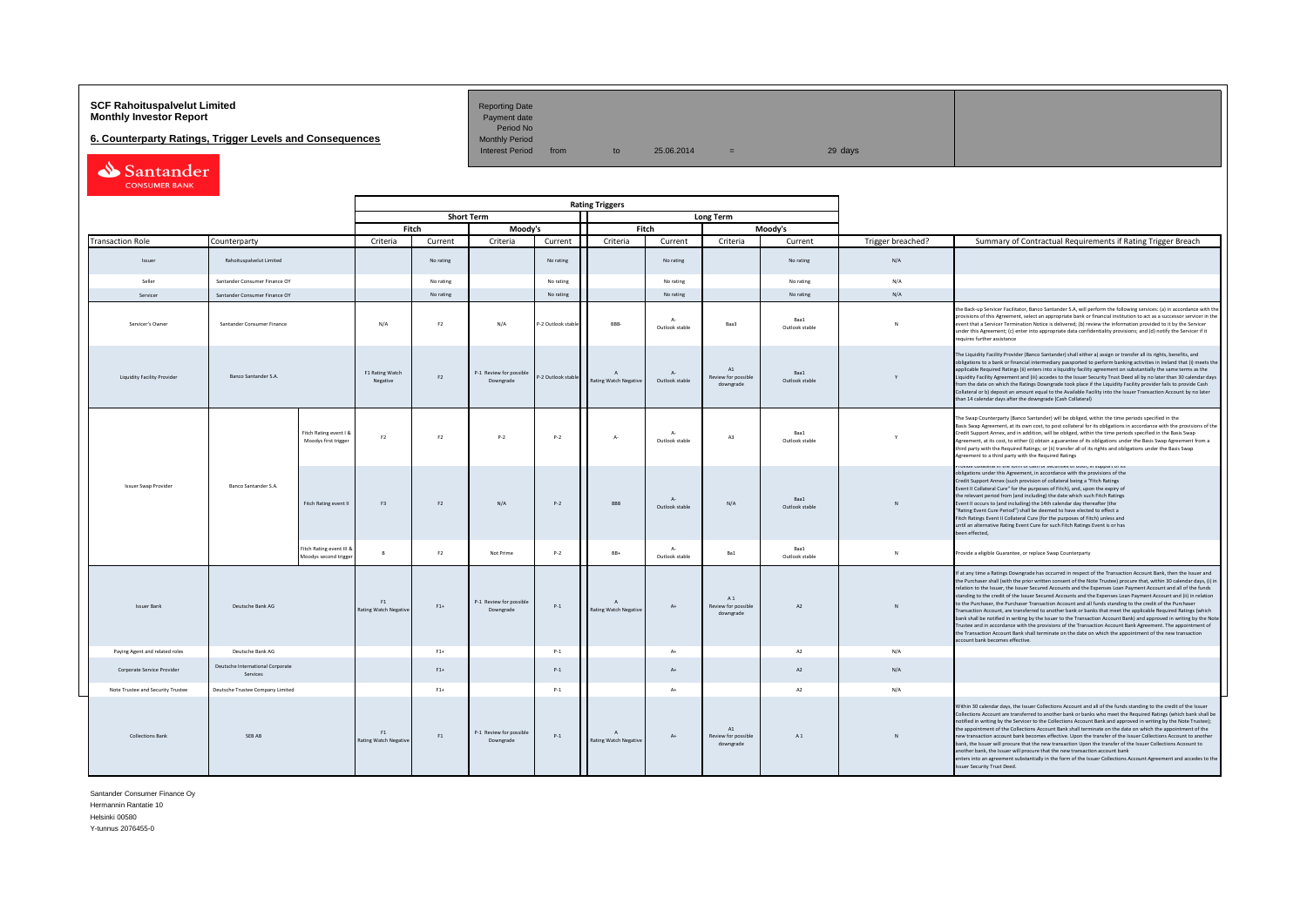# **SCF Rahoituspalvelut Limited** 27.06.2014 **Monthly Investor Report Payment date** 25.06.2014 Payment date<br>Period No **6.a Original Portfolio Principal Balance** Monthly Period Monthly Period mai. 14 Interest Period from 27.05.2014 to 25.06.2014 = 29 days Santander



|                  |                        |             |           | <b>TOTAL</b>            |         |                              |                     |
|------------------|------------------------|-------------|-----------|-------------------------|---------|------------------------------|---------------------|
|                  | <b>Min</b>             | <b>Max</b>  | <b>No</b> | <b>Original balance</b> | %       | <b>WA months to maturity</b> | <b>WA seasoning</b> |
|                  | $0,00 \in$             | 4 999,99€   | 10 5 69   | 34 014 267              | 7,1%    | 20,3                         | 20,2                |
|                  | 5 000,00€              | 9 999,99€   | 14 9 62   | 111 330 743             | 23,1%   | 33,3                         | 16,0                |
|                  | 10 000,00€             | 14 999,99€  | 10 4 48   | 127 666 197             | 26,5%   | 40,0                         | 13,1                |
|                  | 15 000,00 €            | 19 999,99€  | 4833      | 83 124 702              | 17,2%   | 44,2                         | 12,1                |
|                  | 20 000,00 €            | 24 999,99€  | 2080      | 46 047 406              | 9,6%    | 45,8                         | 10,7                |
| Original balance | 25 000,00 €            | 29 999,99 € | 963       | 26 170 405              | 5,4%    | 46,3                         | 9,8                 |
|                  | 30 000,00 €            | 34 999,99 € | 493       | 15 863 298              | 3,3%    | 46,5                         | 9,7                 |
|                  | 35 000,00 €            | 39 999,99 € | 271       | 10 073 680              | 2,1%    | 45,7                         | 10,4                |
|                  | 40 000,00 €            | 44 999,99 € | 181       | 7 662 654               | 1,6%    | 45,4                         | 9,9                 |
|                  | 45 000,00 €            | 49 999,99€  | 99,00 €   | 4 678 264               | 1,0%    | 45,7                         | 10,0                |
|                  | 50 000,00 €            | 54 999,99€  | 78        | 4 0 5 6 5 1 8           | 0,8%    | 45,7                         | 9,0                 |
|                  | 55 000,00 €            | 59 999,99 € | 51        | 2 9 2 7 2 4 6           | 0,6%    | 45,7                         | 10,1                |
|                  | 60 000,00 $\epsilon$ + |             | 105       | 8 342 278               | 1,7%    | 44,8                         | 9,2                 |
|                  |                        |             |           |                         |         |                              |                     |
|                  | Total                  |             | 45 133    | 481 957 657             | 100,00% | 39,3                         | 13,3                |

Santander Consumer Finance Oy Hermannin Rantatie 10 Helsinki 00580 Y-tunnus 2076455-0

**CONSUMER BANK**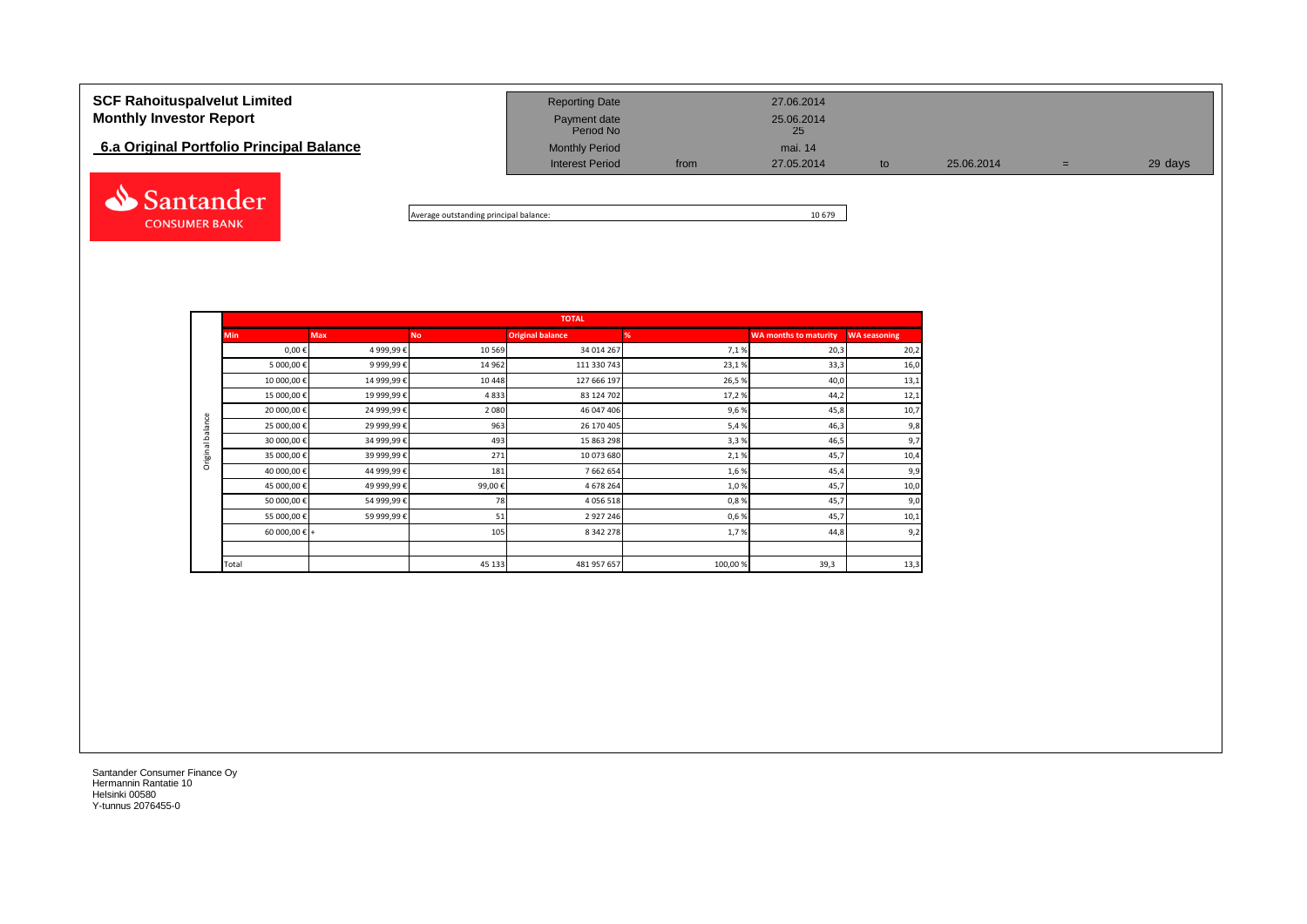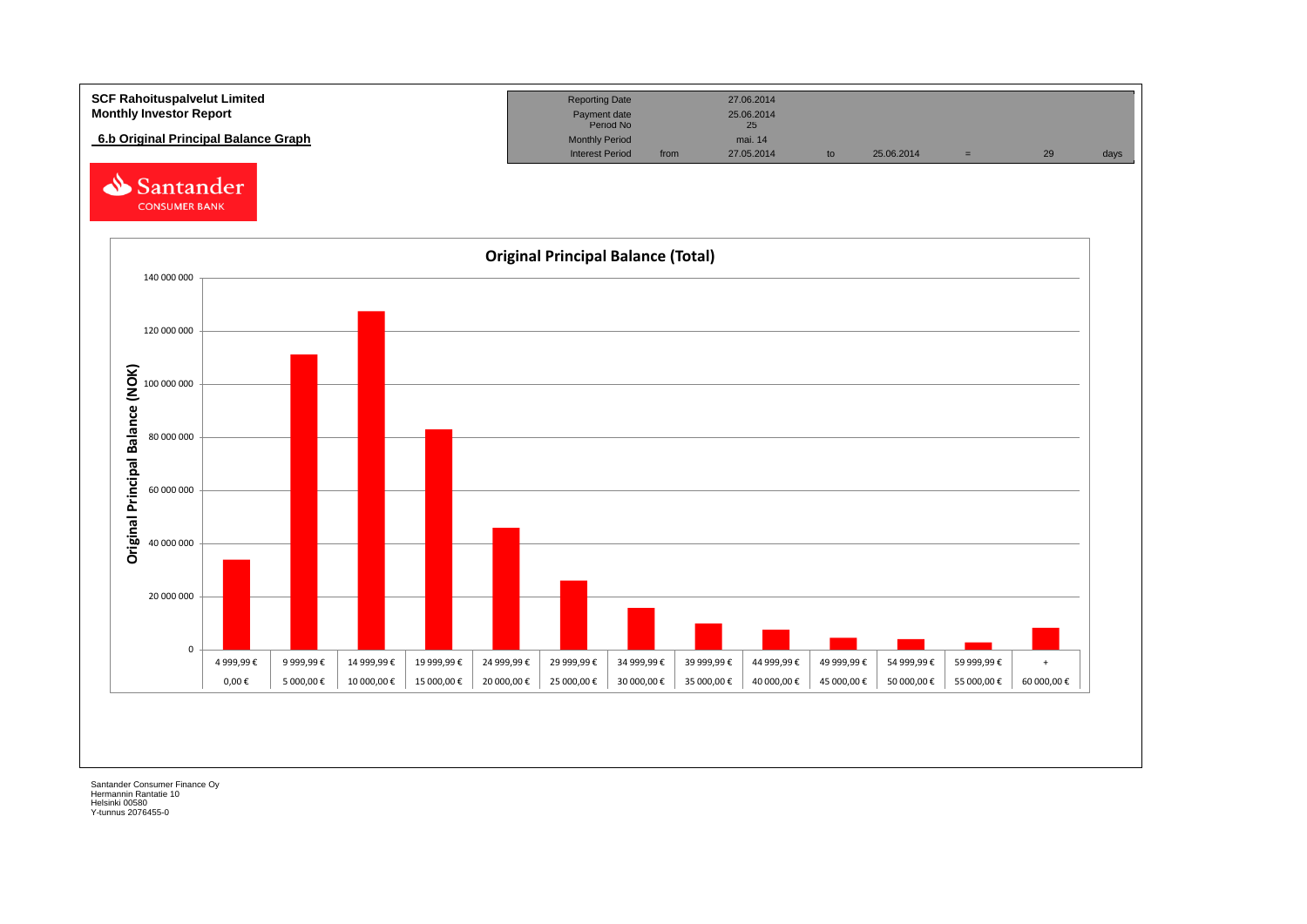## **7.a Outstanding Principal Balance**



| <b>SCF Rahoituspalvelut Limited</b><br><b>Monthly Investor Report</b> | <b>Reporting Date</b><br>Payment date<br>Period No |      | 27.06.2014<br>25.06.2014<br>25 |    |            |     |         |
|-----------------------------------------------------------------------|----------------------------------------------------|------|--------------------------------|----|------------|-----|---------|
| 7.a Outstanding Principal Balance                                     | <b>Monthly Period</b><br><b>Interest Period</b>    | from | mai. 14<br>27.05.2014          | to | 25.06.2014 | $=$ | 29 days |
|                                                                       |                                                    |      |                                |    |            |     |         |

Average amount - all: 5 787

|             |            |            |           | <b>TOTAL</b>  |                                              |            |                                 |                     |
|-------------|------------|------------|-----------|---------------|----------------------------------------------|------------|---------------------------------|---------------------|
|             | <b>Min</b> | <b>Max</b> | <b>No</b> |               | Outstanding balance % of Outstanding balance | % of loans | <b>WA months to</b><br>maturity | <b>WA seasoning</b> |
|             |            | 5 0 0 0    | 8 2 5 4   | 20 602 196    | 24,18%                                       | 56,05 %    | 13,7                            | 38,5                |
|             | 5 0 0 0    | 10 000     | 4 2 6 2   | 30 271 777    | 35,52%                                       | 28,94 %    | 22,3                            | 36,0                |
|             | 10 000     | 15 000     | 1401      | 16 871 689    | 19,80%                                       | 9,51%      | 25,7                            | 33,7                |
|             | 15 000     | 20 000     | 477       | 8 183 472     | 9,60%                                        | 3,24 %     | 26,7                            | 33,0                |
| balance     | 20 000     | 25 000     | 176       | 3 886 311     | 4,56%                                        | 1,20%      | 25,9                            | 33,2                |
|             | 25 000     | 30 000     | 70        | 1935678       | 2,27%                                        | 0,48%      | 25,8                            | 33,5                |
| Outstanding | 30 000     | 35 000     | 35        | 1 1 2 5 0 4 1 | 1,32%                                        | 0,24%      | 25,1                            | 33,1                |
|             | 35 000     | 40 000     | 19        | 706 463       | 0,83%                                        | 0,13%      | 24,6                            | 32,8                |
|             | 40 000     | 45 000     | 10        | 416 258       | 0,49%                                        | 0,07%      | 27,2                            | 32,2                |
|             | 45 000     | 50 000     |           | 329 699       | 0,39%                                        | 0,05%      | 22,9                            | 33,3                |
|             | 50 000     | 55 000     |           | 156 005       | 0,18%                                        | 0,02%      | 20,6                            | 34,9                |
|             | 55 000     | 60 000     |           | 281 179       | 0,33%                                        | 0,03%      | 19,9                            | 33,3                |
|             | $60000 +$  |            |           | 454 805       | 0,53%                                        | 0,04%      | 22,0                            | 34,3                |
|             |            |            |           |               |                                              |            |                                 |                     |
|             | Total      |            | 14725     | 85 220 572,95 | 100 %                                        | 100,0%     | 21,6                            | 35,5                |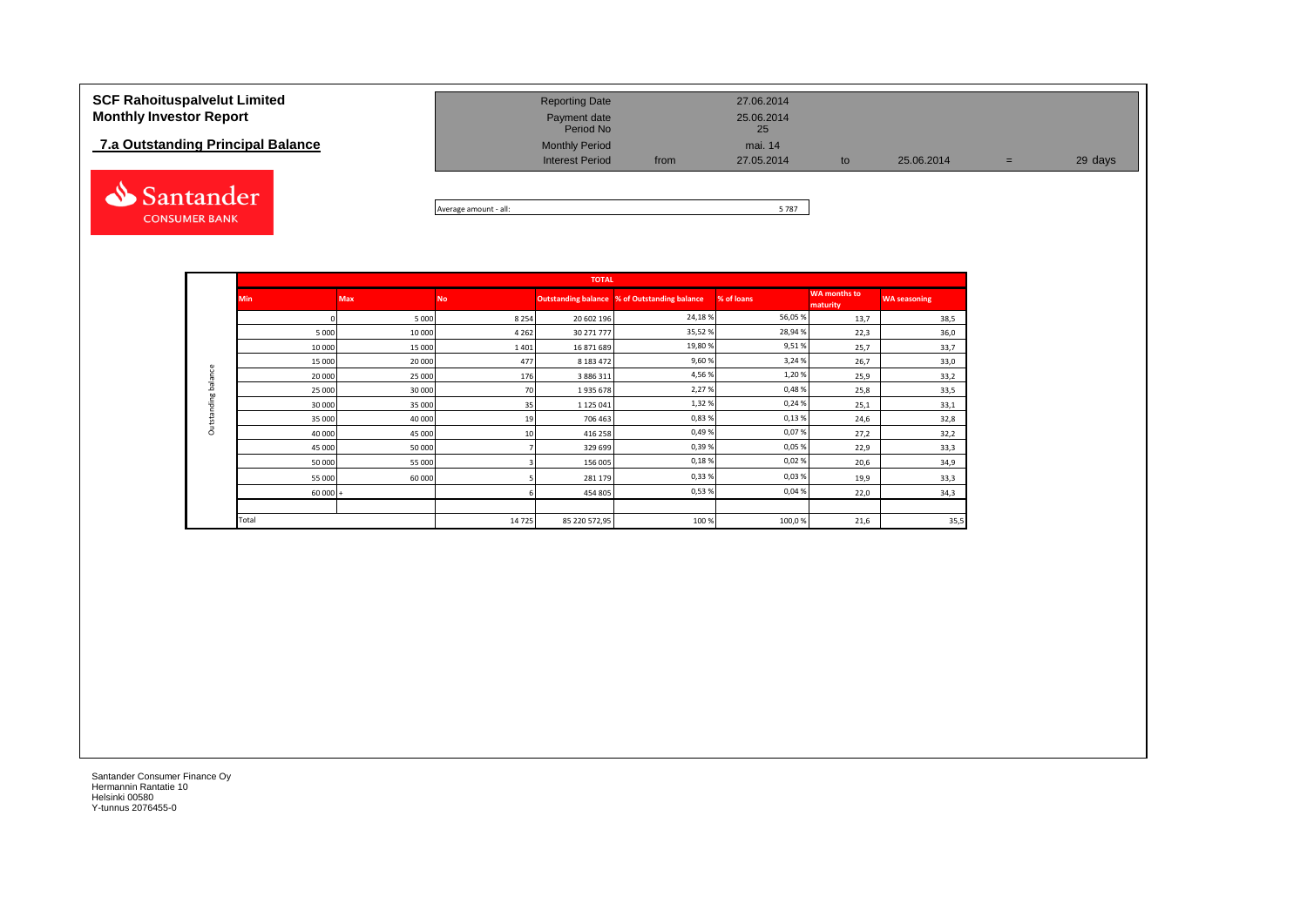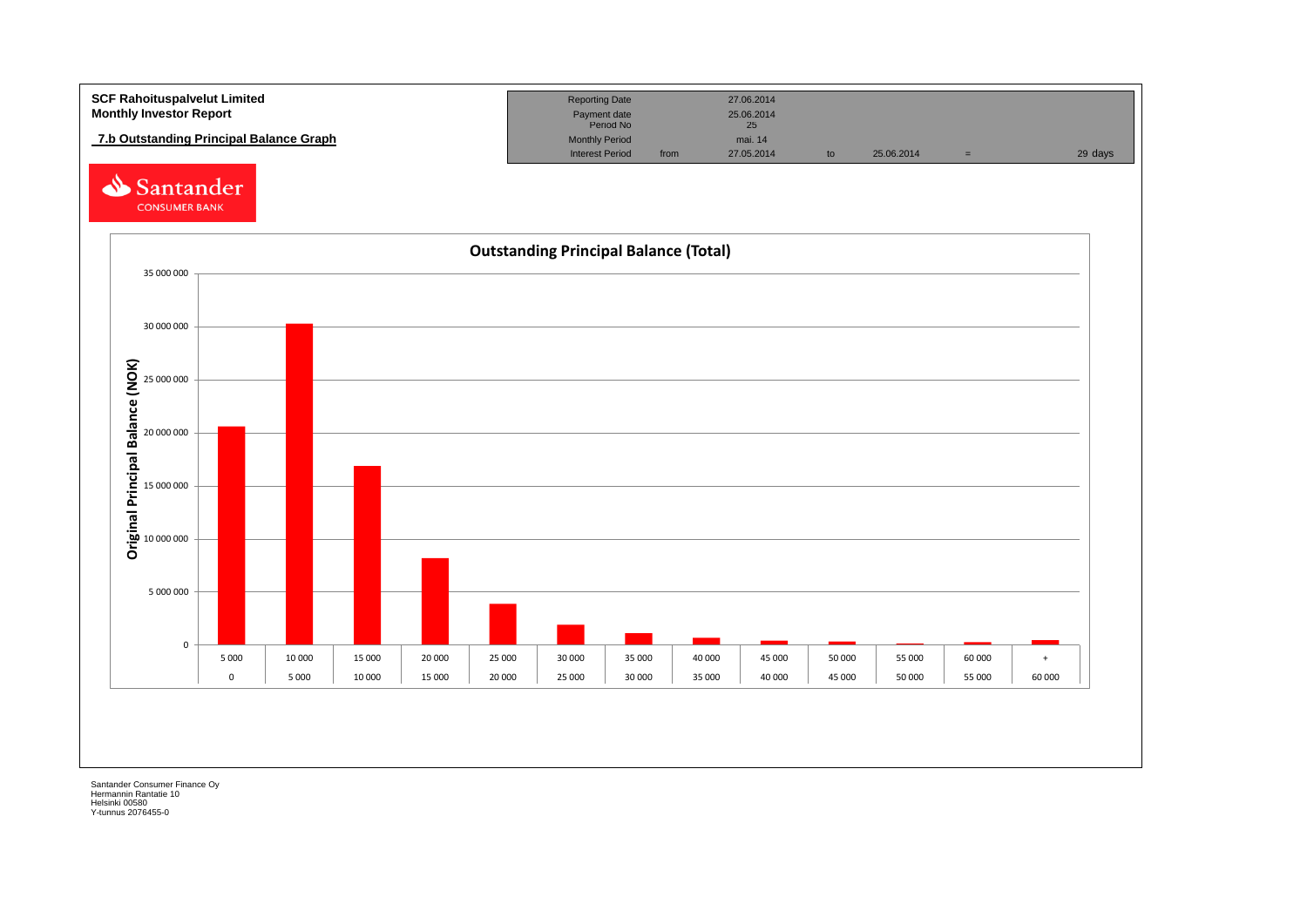### **SCF Rahoituspalvelut Limited Monthly Investor Report**

## **8.a Geographical Distribution**



| <b>Reporting Date</b>     |      | 27.06.2014       |            |   |         |
|---------------------------|------|------------------|------------|---|---------|
| Payment date<br>Period No |      | 25.06.2014<br>25 |            |   |         |
| <b>Monthly Period</b>     |      | mai. 14          |            |   |         |
| <b>Interest Period</b>    | from | 27.05.2014       | 25.06.2014 | = | 30 days |

|   |                  |           |                            | <b>TOTAL</b>             |            |                       |                     |
|---|------------------|-----------|----------------------------|--------------------------|------------|-----------------------|---------------------|
|   | <b>District</b>  | <b>No</b> | <b>Outstanding balance</b> | % of Outstanding balance | % of Loans | WA months to maturity | <b>WA seasoning</b> |
|   | Central Finland  | 1716      | 9 638 234                  | 11,31%                   | 11,65 %    | 21,9                  | 35,4                |
|   | Eastern Finland  | 418       | 2 112 8 21                 | 2,48%                    | 2,84 %     | 20,9                  | 35,7                |
|   | East Tavastia    | 900       | 5 088 303                  | 5,97%                    | 6,11%      | 21,9                  | 35,6                |
| Ξ | Greater Helsinki | 5 2 5 5   | 31 622 381                 | 37,11%                   | 35,69%     | 21,6                  | 35,7                |
| ݠ | Northern Finland | 1 1 4 4   | 6919010                    | 8,12%                    | 7,77%      | 22,7                  | 35,1                |
|   | Northern Savonia | 485       | 2 375 317                  | 2,79%                    | 3,29%      | 20,1                  | 36,2                |
|   | Ostrobothnia     | 925       | 5 132 355                  | 6,02%                    | 6,28%      | 20,4                  | 35,9                |
|   | South-Eastern Fi | 827       | 5 0 7 4 1 4 5              | 5,95%                    | 5,62%      | 22,8                  | 34,7                |
|   | South-Western Fi | 1642      | 9 0 6 4 5 6 0              | 10,64%                   | 11,15 %    | 21,4                  | 35,6                |
|   | Western Tavastia | 1413      | 8 193 449                  | 9,61%                    | 9,60%      | 21,5                  | 35,4                |
|   |                  |           |                            |                          |            |                       |                     |
|   |                  |           |                            |                          |            |                       |                     |
|   | Total            | 14725     | 85 220 573                 | 100%                     | 100,00%    | 21,6                  | 35,5                |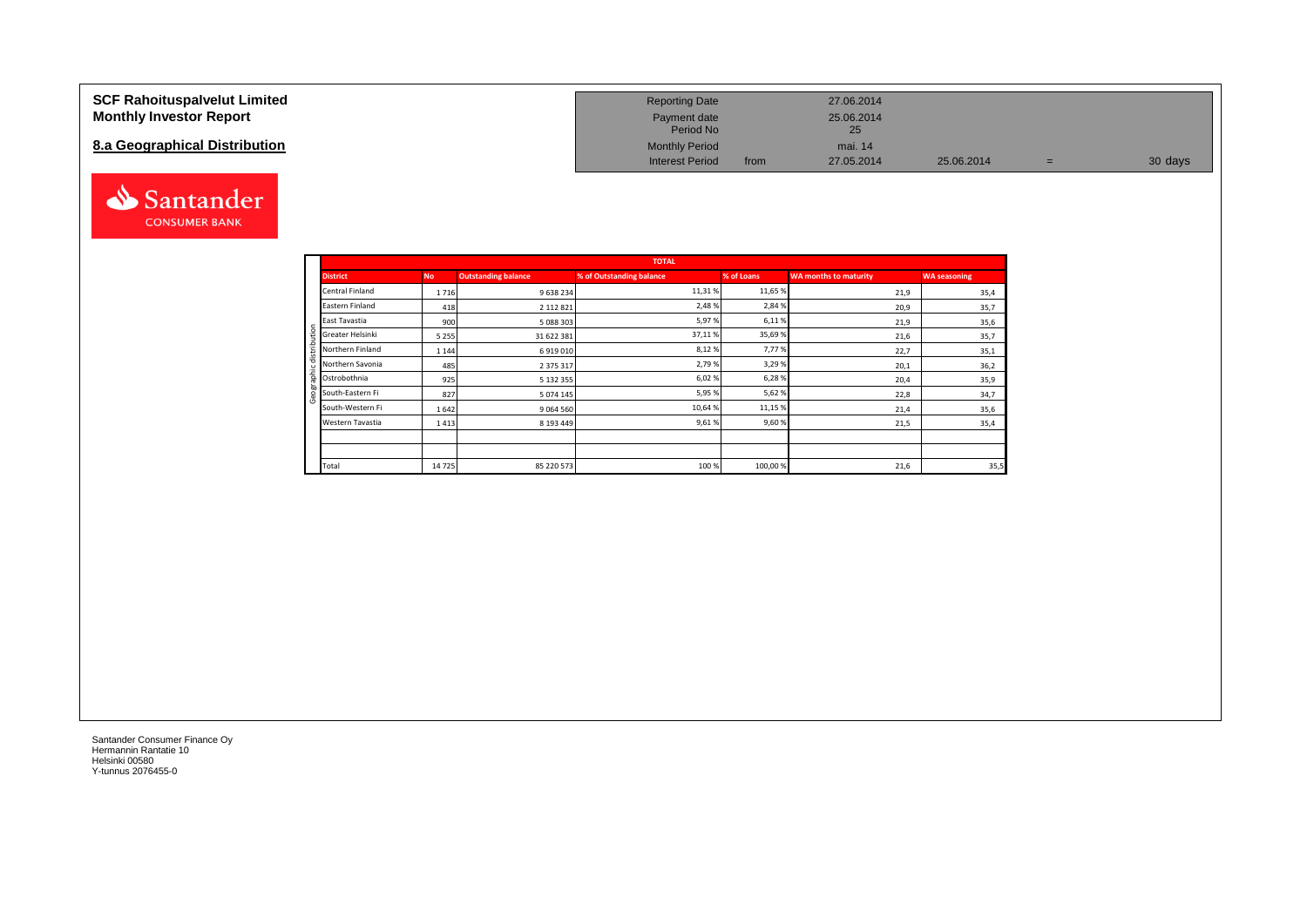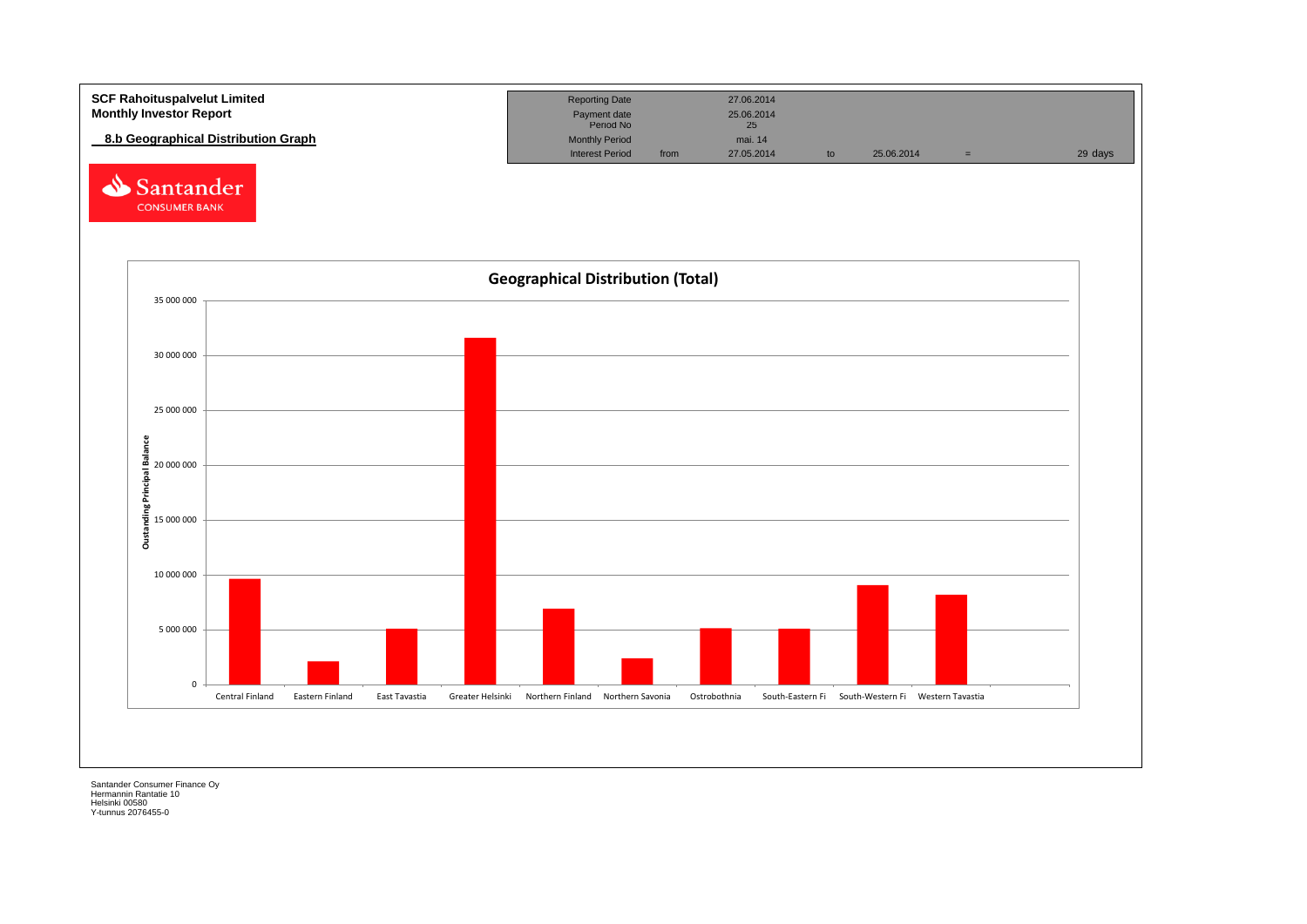| SCF Rahoituspalvelut Limited   | <b>Reporting Date</b>     |      | 27.06.2014       |            |   |         |
|--------------------------------|---------------------------|------|------------------|------------|---|---------|
| <b>Monthly Investor Report</b> | Payment date<br>Period No |      | 25.06.2014<br>25 |            |   |         |
| 9.a Interest Rate              | <b>Monthly Period</b>     |      | mai, 14          |            |   |         |
|                                | <b>Interest Period</b>    | from | 27.05.2014       | 25.06.2014 | = | 29 days |



|              |            |        |           | <b>TOTAL</b>               |                                          |                              |                     |
|--------------|------------|--------|-----------|----------------------------|------------------------------------------|------------------------------|---------------------|
|              | Min $(>=)$ | Max(<) | <b>No</b> | <b>Outstanding balance</b> | % of total<br><b>Outstanding balance</b> | <b>WA months to maturity</b> | <b>WA seasoning</b> |
|              |            | 1 %    | 842       | 2 595 232                  | 3,05%                                    | 8,7                          | 31,8                |
|              | 1%         | 2 %    | 1 3 2 5   | 4 8 29 4 4 7               | 5,67%                                    | 17,3                         | 35,6                |
|              | 2 %        | 4 %    | 2 8 0 1   | 17 789 065                 | 20,87%                                   | 21,3                         | 35,7                |
| distribution | 4 %        | 6 %    | 6925      | 45 582 496                 | 53,49 %                                  | 22,7                         | 35,6                |
| Interest     | 6 %        | 8%     | 2821      | 14 365 725                 | 16,86%                                   | 22,4                         | 35,7                |
|              | 8%         | 10%    | 11        | 58 607                     | 0,07%                                    | 23,2                         | 33,8                |
|              | 10%        | 12%    |           |                            |                                          |                              |                     |
|              | 12%        | 14 %   |           |                            |                                          |                              |                     |
|              | 14 %       | 16 %   |           |                            |                                          |                              |                     |
|              | 16 %       | 18%    |           |                            |                                          |                              |                     |
|              |            |        |           |                            |                                          |                              |                     |
|              | Total      |        | 14725     | 85 220 573                 | 100 %                                    | 21,6                         | 35,5                |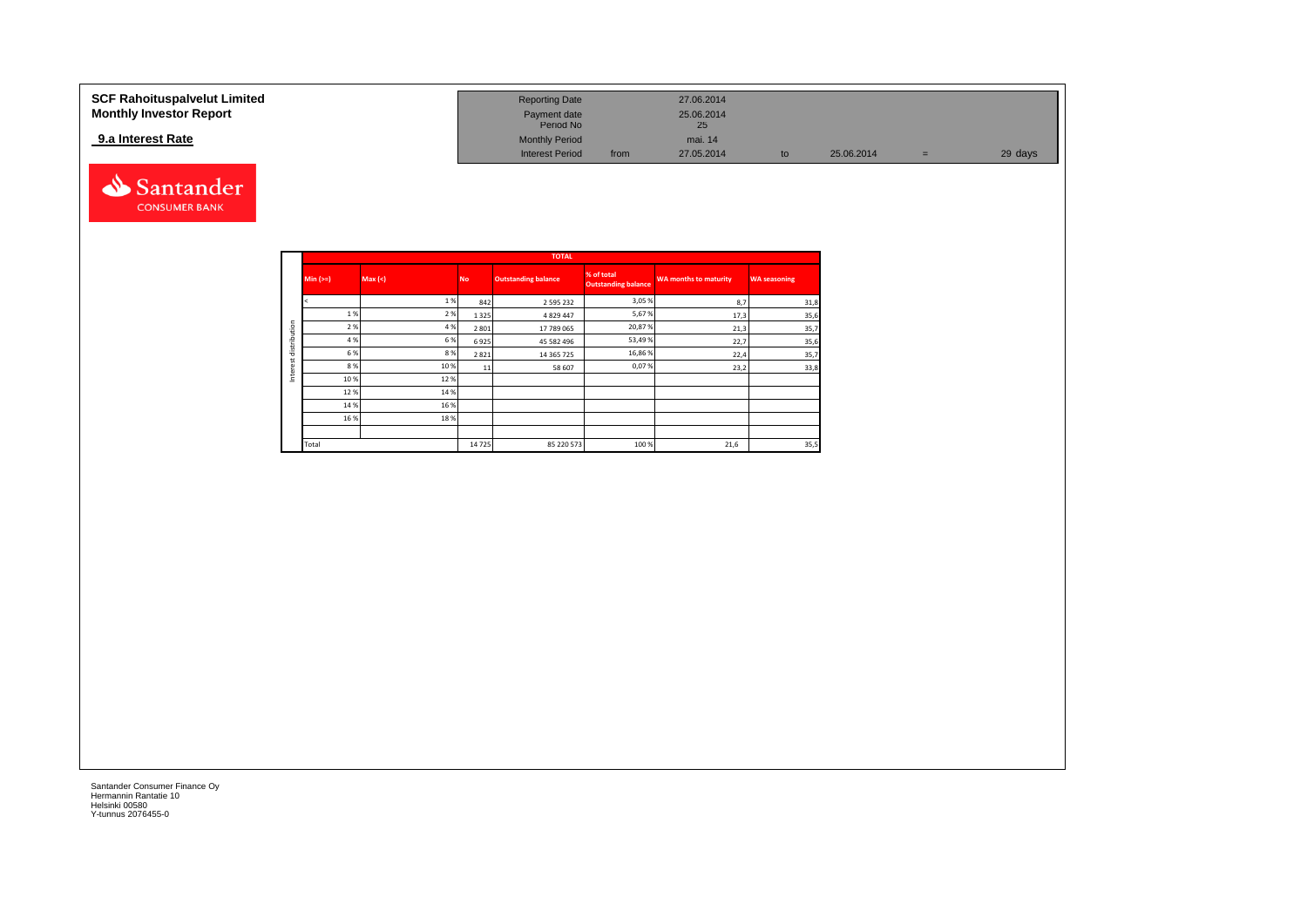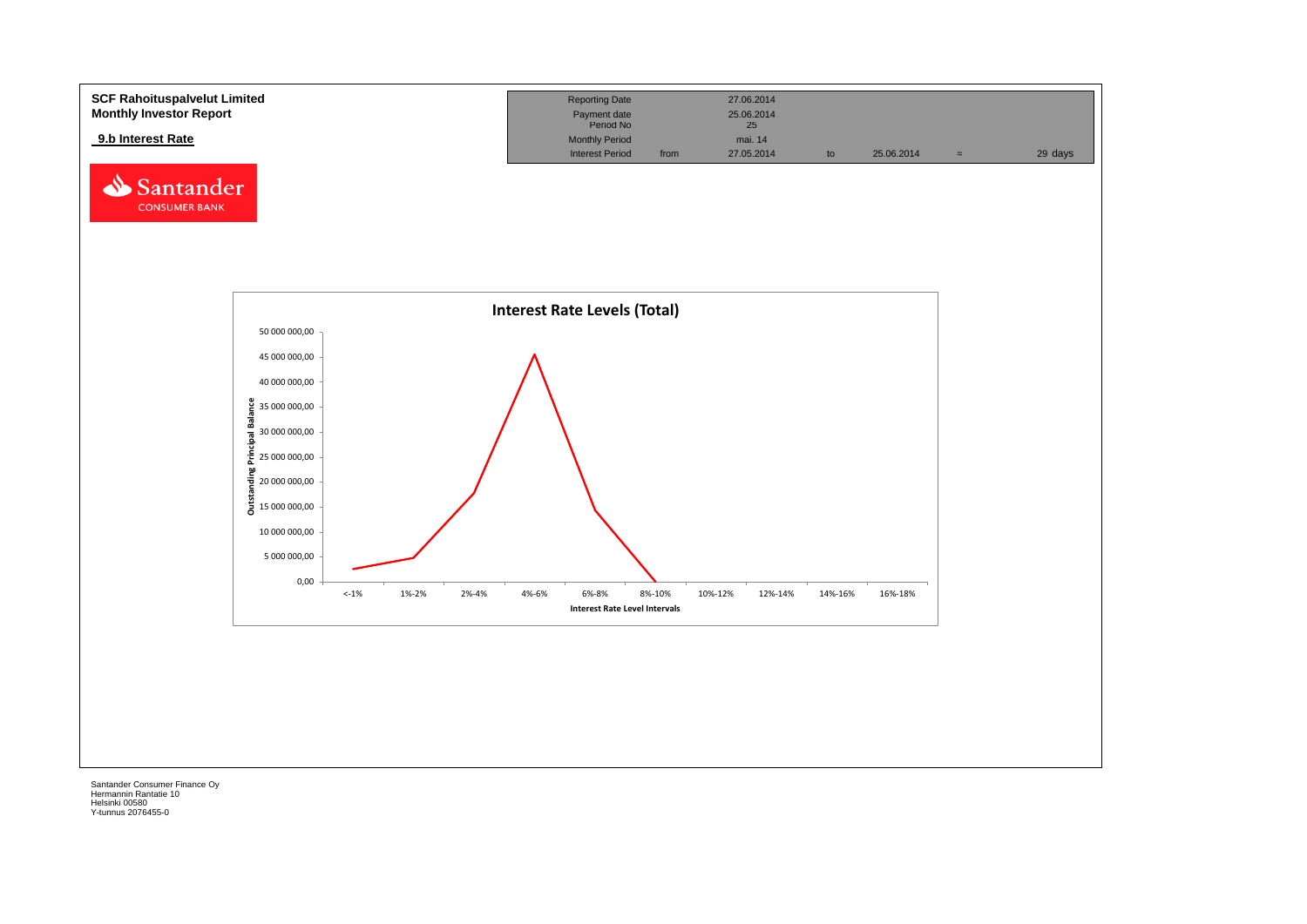| <b>SCF Rahoituspalvelut Limited</b><br><b>Monthly Investor Report</b> | <b>Reporting Date</b><br>Payment date<br>Period No |      | 27.06.2014<br>25.06.2014<br>25 |    |            |     |         |
|-----------------------------------------------------------------------|----------------------------------------------------|------|--------------------------------|----|------------|-----|---------|
| 10.a Remaining Terms                                                  | <b>Monthly Period</b><br><b>Interest Period</b>    | from | mai. 14<br>27.05.2014          | to | 25.06.2014 | $=$ | 29 days |



|                     |            |            |           | <b>TOTAL</b>               |        |                              |                     |
|---------------------|------------|------------|-----------|----------------------------|--------|------------------------------|---------------------|
|                     | <b>Min</b> | <b>Max</b> | <b>No</b> | <b>Outstanding balance</b> | %      | <b>WA months to maturity</b> | <b>WA seasoning</b> |
|                     |            |            | 90        | 76 684                     | 0,09%  | 0,0                          | 53,2                |
|                     |            | 12         | 5739      | 15 002 161                 | 17,60% | 7,8                          | 41,2                |
|                     | 13         | 24         | 5048      | 31 423 661                 | 36,87% | 18,9                         | 38,5                |
|                     | 25         | 36         | 3 8 4 0   | 38 569 729                 | 45,26% | 29,2                         | 30,9                |
| maturity            | 37         | 48         | 8         | 148 338                    | 0,17%  | 37,3                         | 27,1                |
|                     | 49         | 60         |           |                            |        |                              |                     |
| $\mathbf{c}$        | 61         | 72         |           |                            |        |                              |                     |
| Months <sup>-</sup> | 73         | 84         |           |                            |        |                              |                     |
|                     | 85         | 96         |           |                            |        |                              |                     |
|                     | 97         | 108        |           |                            |        |                              |                     |
|                     | 109        | 120        |           |                            |        |                              |                     |
|                     | 121 >      |            |           |                            |        |                              |                     |
|                     |            |            |           |                            |        |                              |                     |
|                     | Total      |            | 14725     | 85 220 573                 | 100%   | 21,6                         | 35,5                |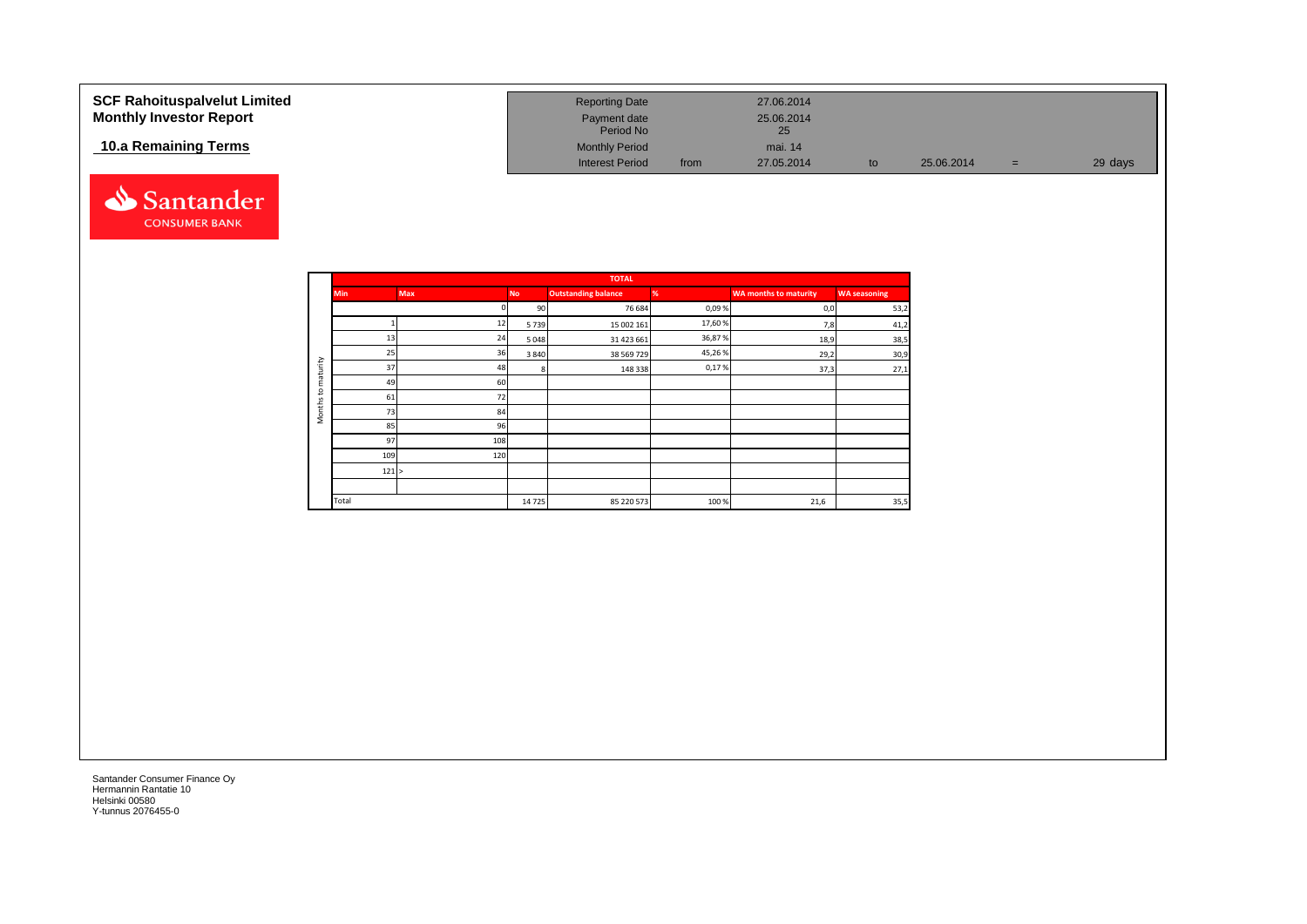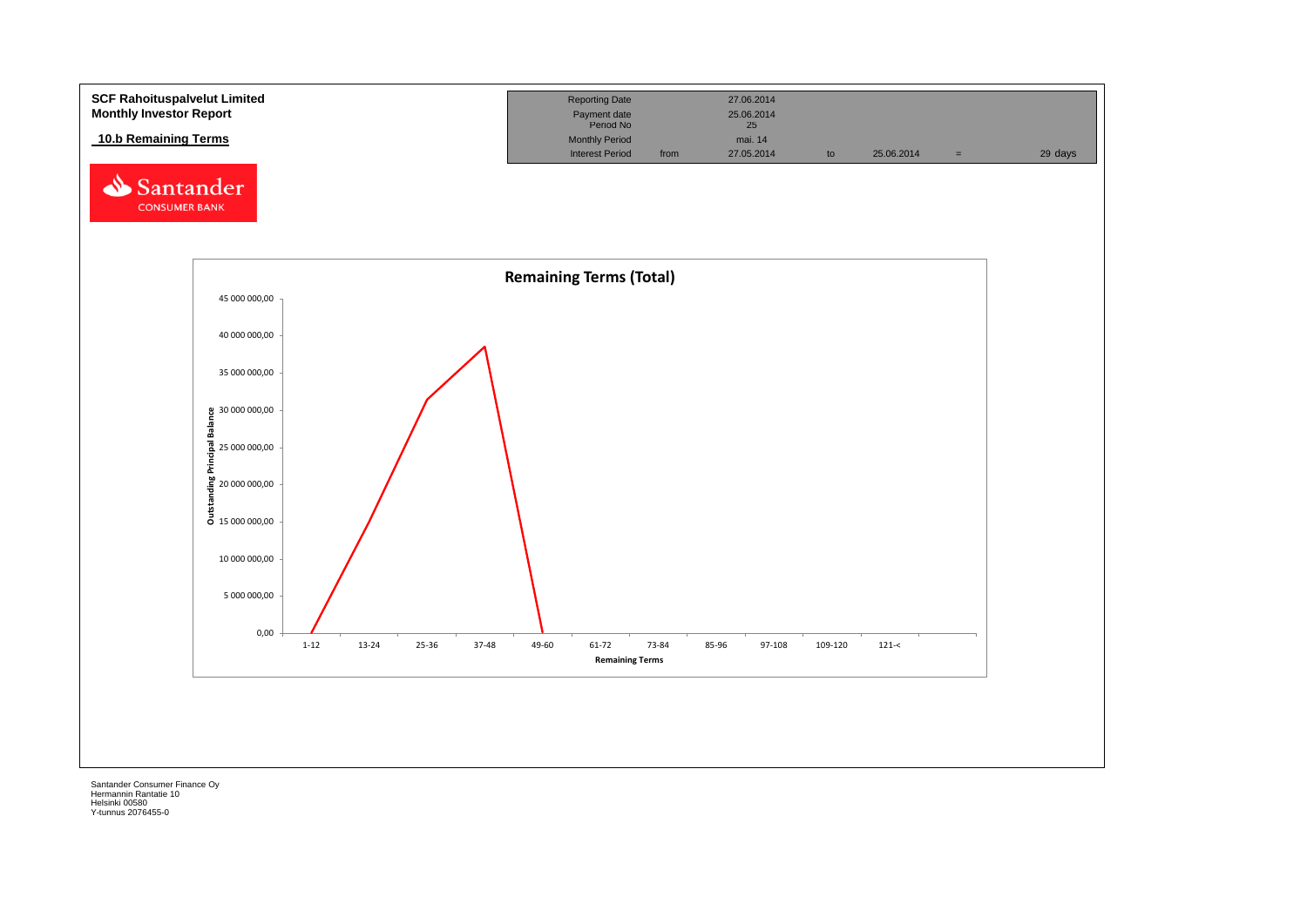| <b>SCF Rahoituspalvelut Limited</b><br><b>Monthly Investor Report</b> | <b>Reporting Date</b><br>Payment date<br>Period No |      | 27.06.2014<br>25.06.2014<br>25 |    |            |     |         |
|-----------------------------------------------------------------------|----------------------------------------------------|------|--------------------------------|----|------------|-----|---------|
| 11.a Seasoning                                                        | <b>Monthly Period</b>                              |      | mai. 14                        |    |            |     |         |
|                                                                       | <b>Interest Period</b>                             | from | 27.05.2014                     | to | 25.06.2014 | $=$ | 29 days |



Santander **CONSUMER BANK**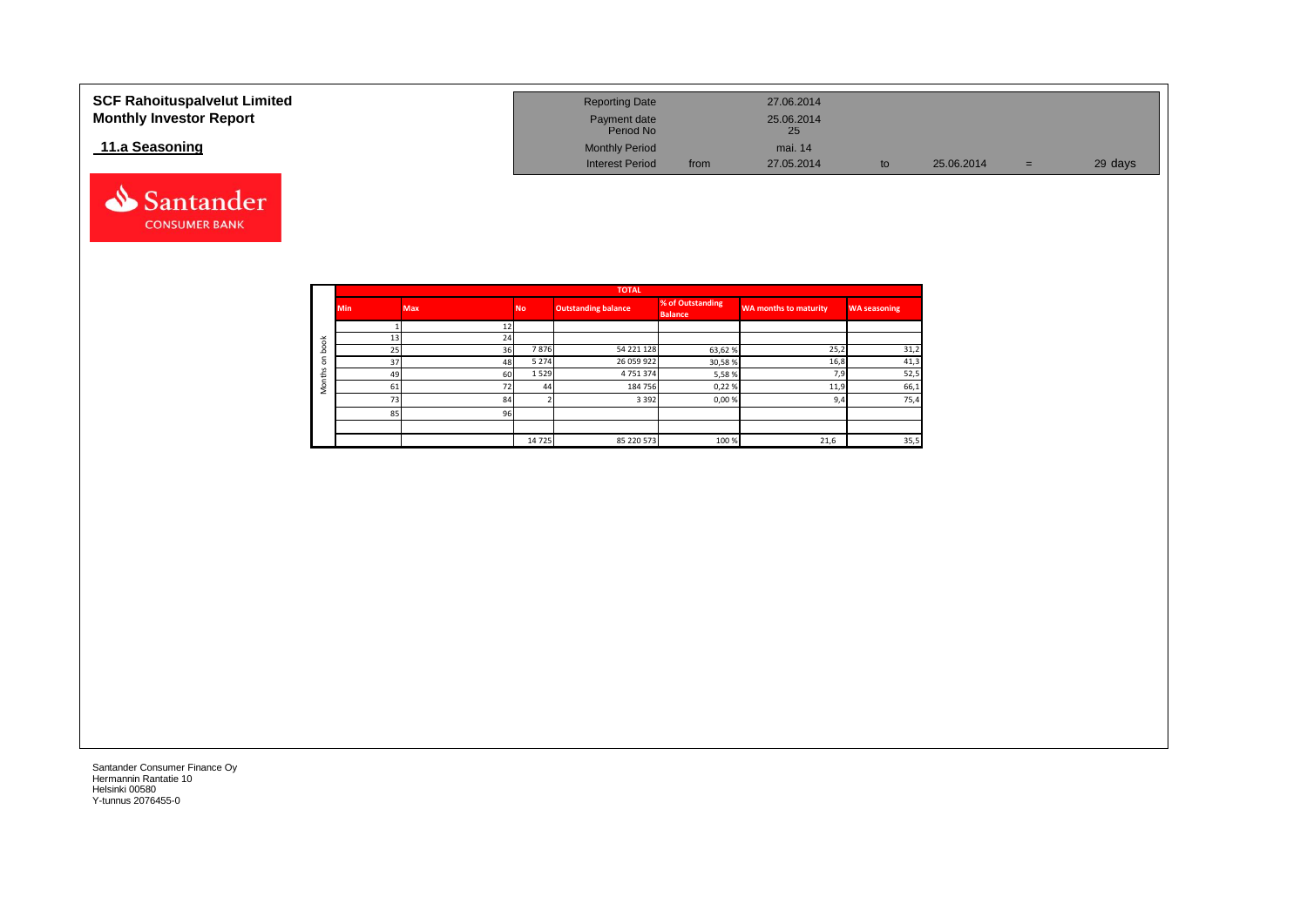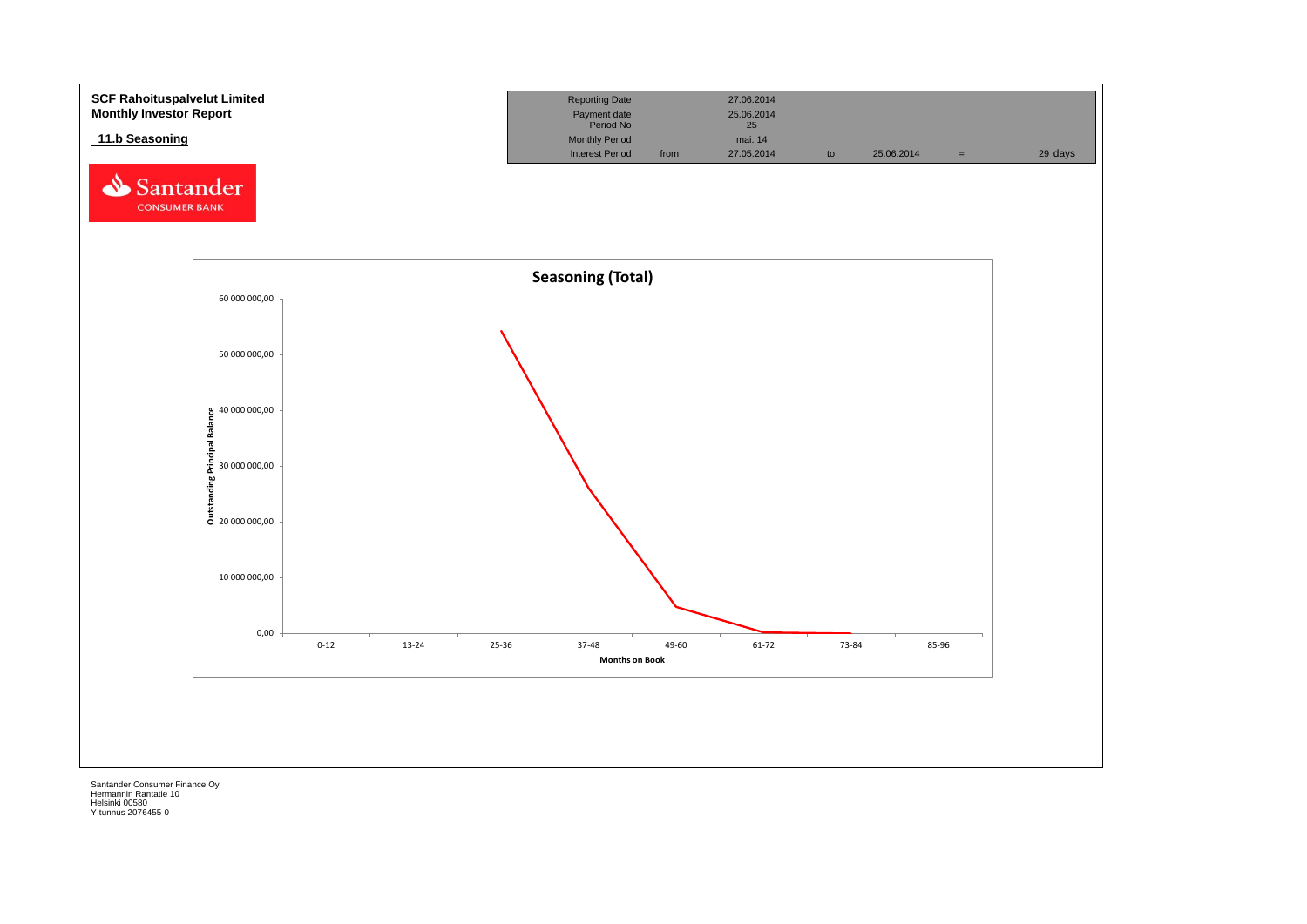| <b>SCF Rahoituspalvelut Limited</b><br><b>Monthly Investor Report</b> | <b>Reporting Date</b><br>Payment date<br>Period No |      | 27.06.2014<br>25.06.2014<br>25 |     |            |     |         |
|-----------------------------------------------------------------------|----------------------------------------------------|------|--------------------------------|-----|------------|-----|---------|
| 13.a Balloon Ioans                                                    | <b>Monthly Period</b><br><b>Interest Period</b>    | from | mai. 14<br>27.05.2014          | to. | 25.06.2014 | $=$ | 29 days |

|    | <b>TOTAL</b> |                 |                            |                                    |                                                             |        |                                    |      |  |  |  |  |
|----|--------------|-----------------|----------------------------|------------------------------------|-------------------------------------------------------------|--------|------------------------------------|------|--|--|--|--|
| ৯ং | Min          | No <sup>1</sup> | <b>Outstanding balance</b> | % of Outstanding<br><b>Balance</b> | % of Outstanding<br><b>Residual Value</b><br><b>Balance</b> |        | WA months to maturity WA seasoning |      |  |  |  |  |
|    | Standard     | 11 972          | 53 156 527                 | 62,38%                             | 541                                                         | 0,00%  | 21,1                               | 35,3 |  |  |  |  |
|    | Balloon      | 2753            | 32 064 046                 | 37.62 %                            | 14 018 131                                                  | 43,72% | 22,5                               | 36,0 |  |  |  |  |
|    |              |                 |                            |                                    |                                                             |        |                                    |      |  |  |  |  |
|    | Total        | 14725           | 85 220 573                 | 100 %                              | 14 018 672                                                  | 44 %   | 21,6                               | 35,5 |  |  |  |  |

Santander **CONSUMER BANK**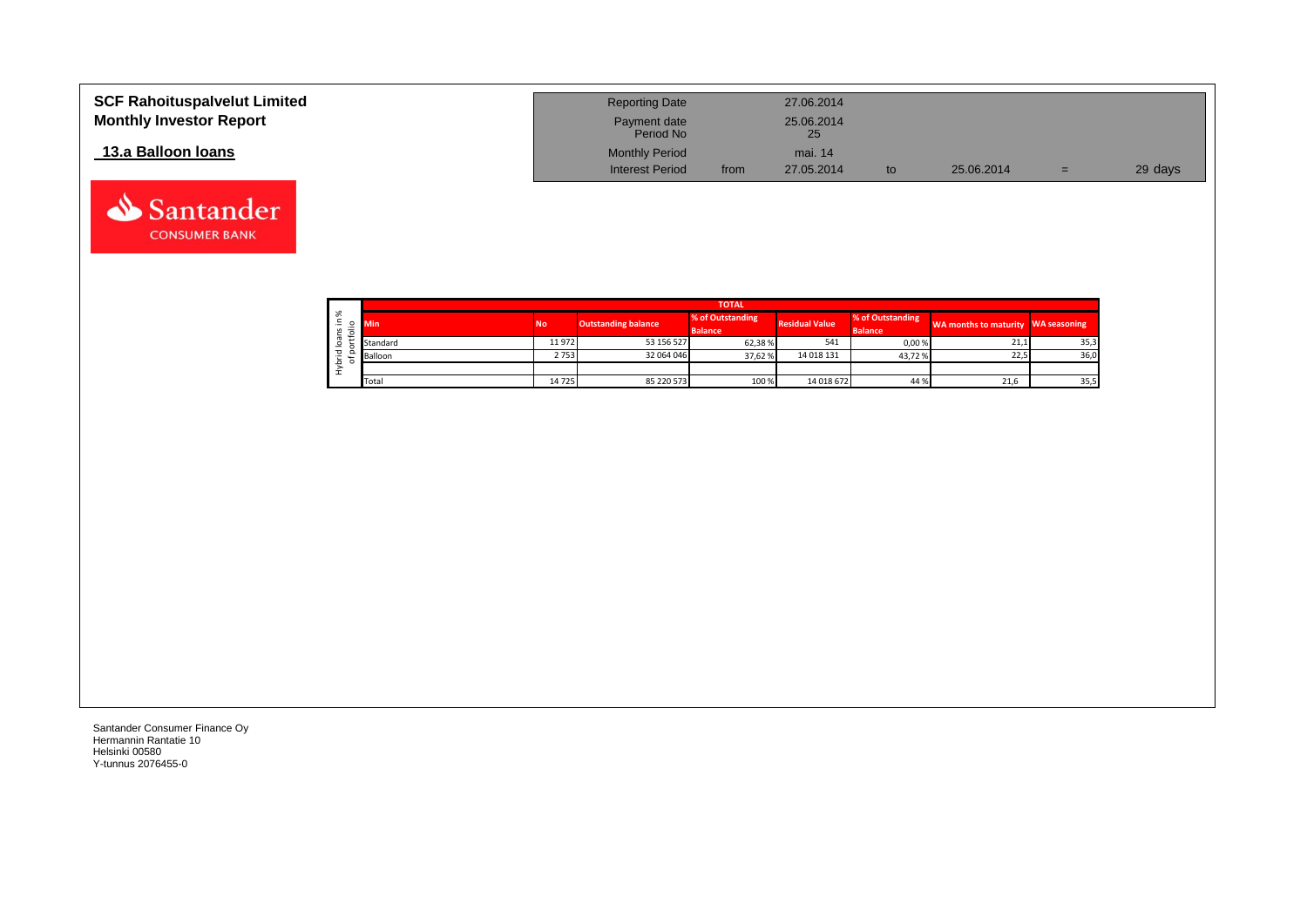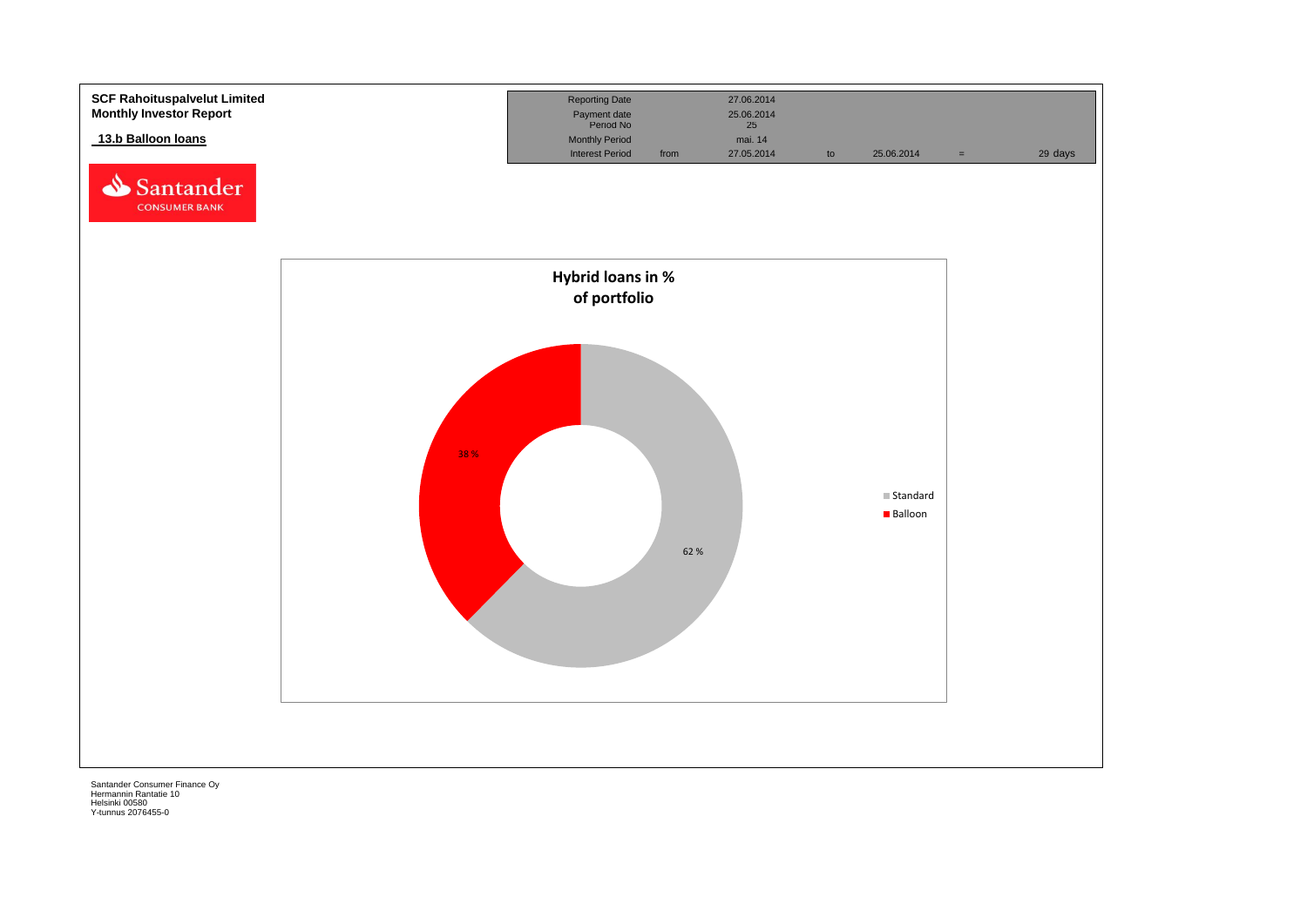| <b>SCF Rahoituspalvelut Limited</b> | <b>Reporting Date</b>     |      | 27.06.2014       |            |     |         |
|-------------------------------------|---------------------------|------|------------------|------------|-----|---------|
| <b>Monthly Investor Report</b>      | Payment date<br>Period No |      | 25.06.2014<br>25 |            |     |         |
| 14.a # loans per borrower           | <b>Monthly Period</b>     |      | mai. 14          |            |     |         |
|                                     | <b>Interest Period</b>    | from | 27.05.2014       | 25.06.2014 | $=$ | 29 days |



|          |                              | <b>TOTAL</b>                   |                            |               |
|----------|------------------------------|--------------------------------|----------------------------|---------------|
|          | <b>Total number of loans</b> | <b>Total number of debtors</b> | <b>Outstanding balance</b> | $\frac{9}{6}$ |
|          |                              | 14 600                         | 84 122 905                 | 98,7%         |
|          |                              | 60                             | 1038878                    | 1,2%          |
| ৯<br>row |                              |                                | 58 790                     | 0,1%          |
| bori     |                              |                                |                            |               |
| per      |                              |                                |                            |               |
|          |                              |                                |                            |               |
| # loans  |                              |                                |                            |               |
|          |                              |                                |                            |               |
|          |                              |                                |                            |               |
|          |                              |                                |                            |               |
|          | Total                        | 14 6 62                        | 85 220 572                 | 100 %         |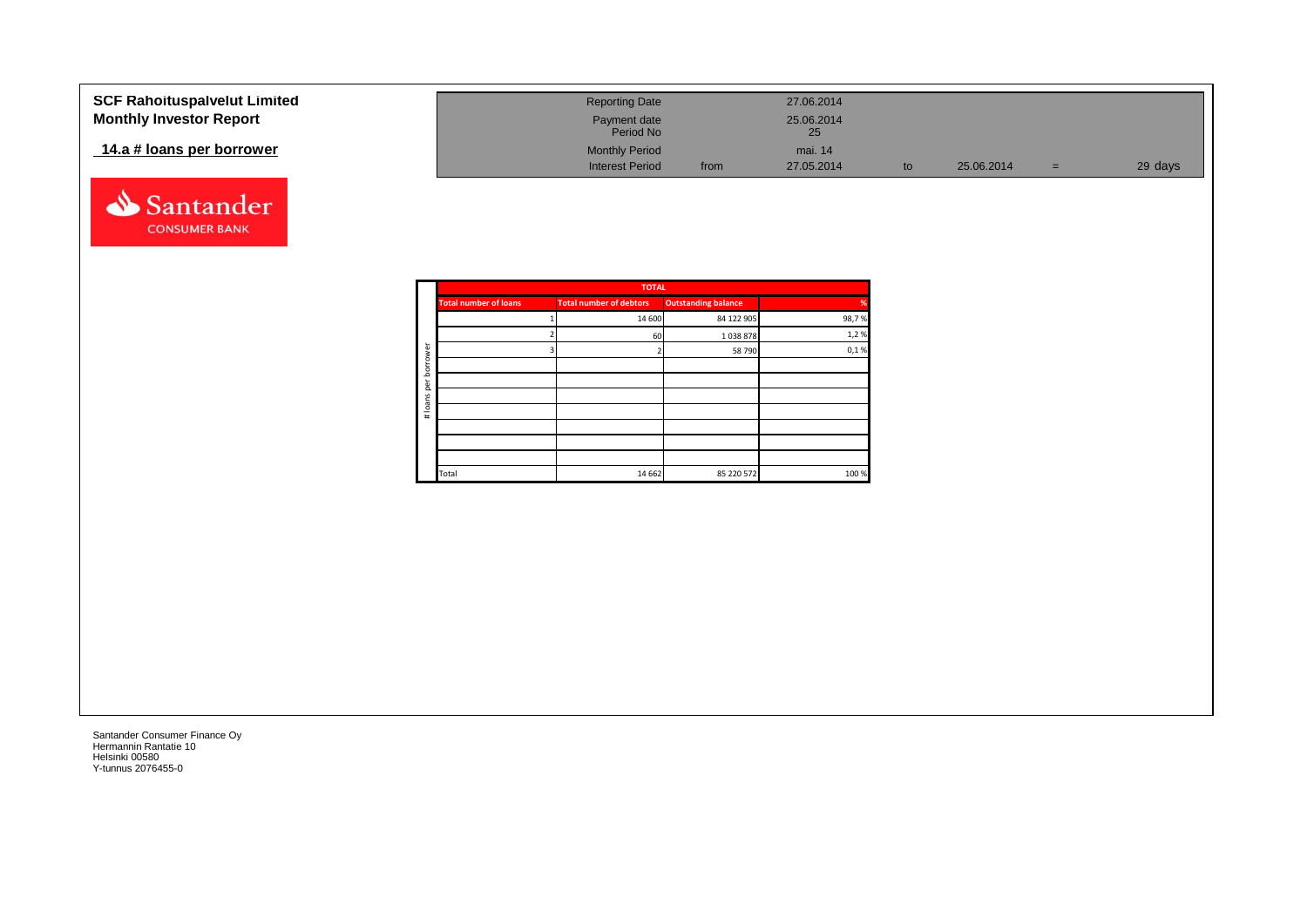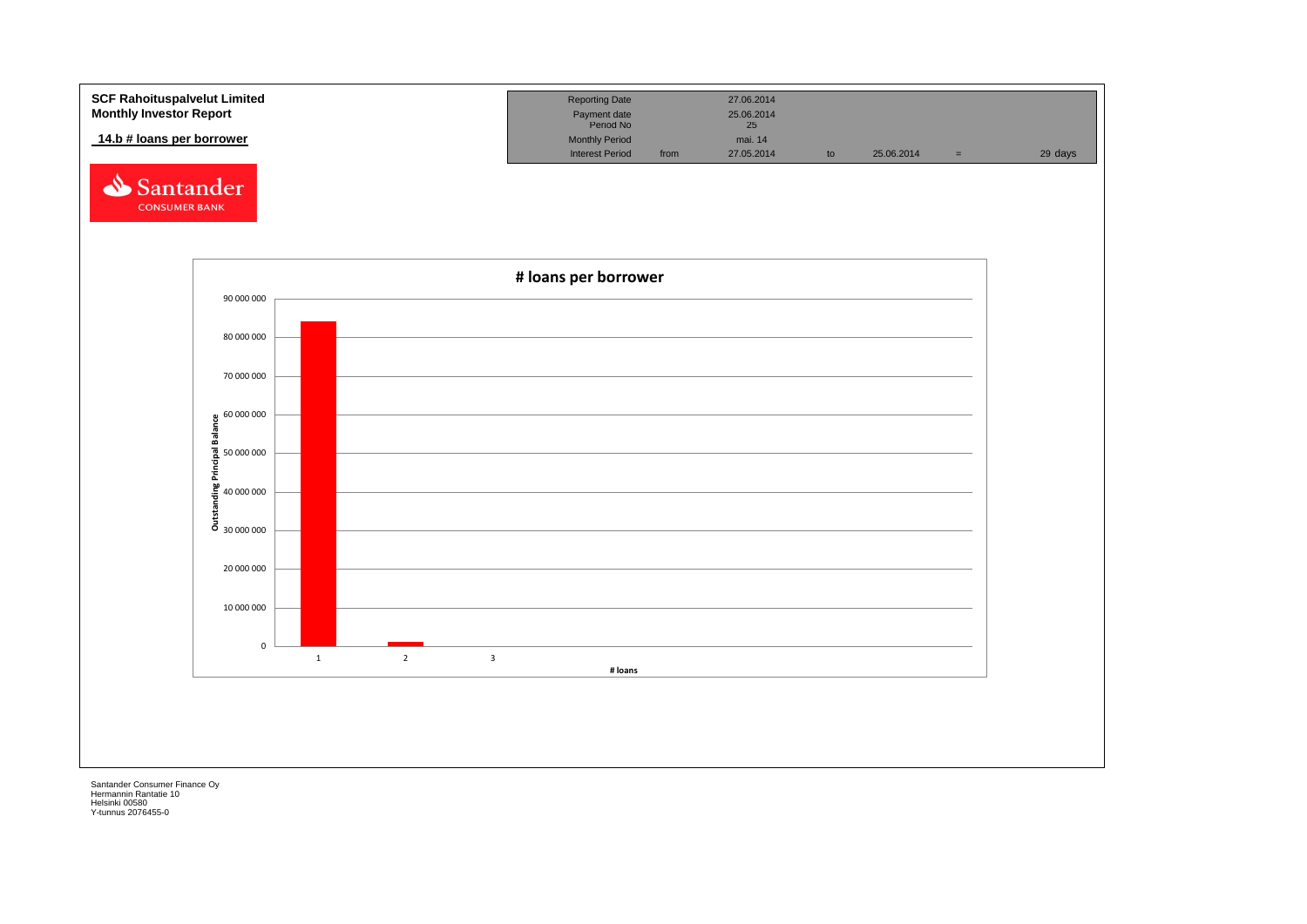| <b>SCF Rahoituspalvelut Limited</b> | <b>Reporting Date</b>     |      | 27.06.2014       |    |            |     |         |
|-------------------------------------|---------------------------|------|------------------|----|------------|-----|---------|
| <b>Monthly Investor Report</b>      | Payment date<br>Period No |      | 25.06.2014<br>25 |    |            |     |         |
| <b>15.a Amortization Profile</b>    | <b>Monthly Period</b>     |      | mai. 14          |    |            |     |         |
|                                     | <b>Interest Period</b>    | from | 27.05.2014       | to | 25.06.2014 | $=$ | 29 days |



Santander **CONSUMER BANK**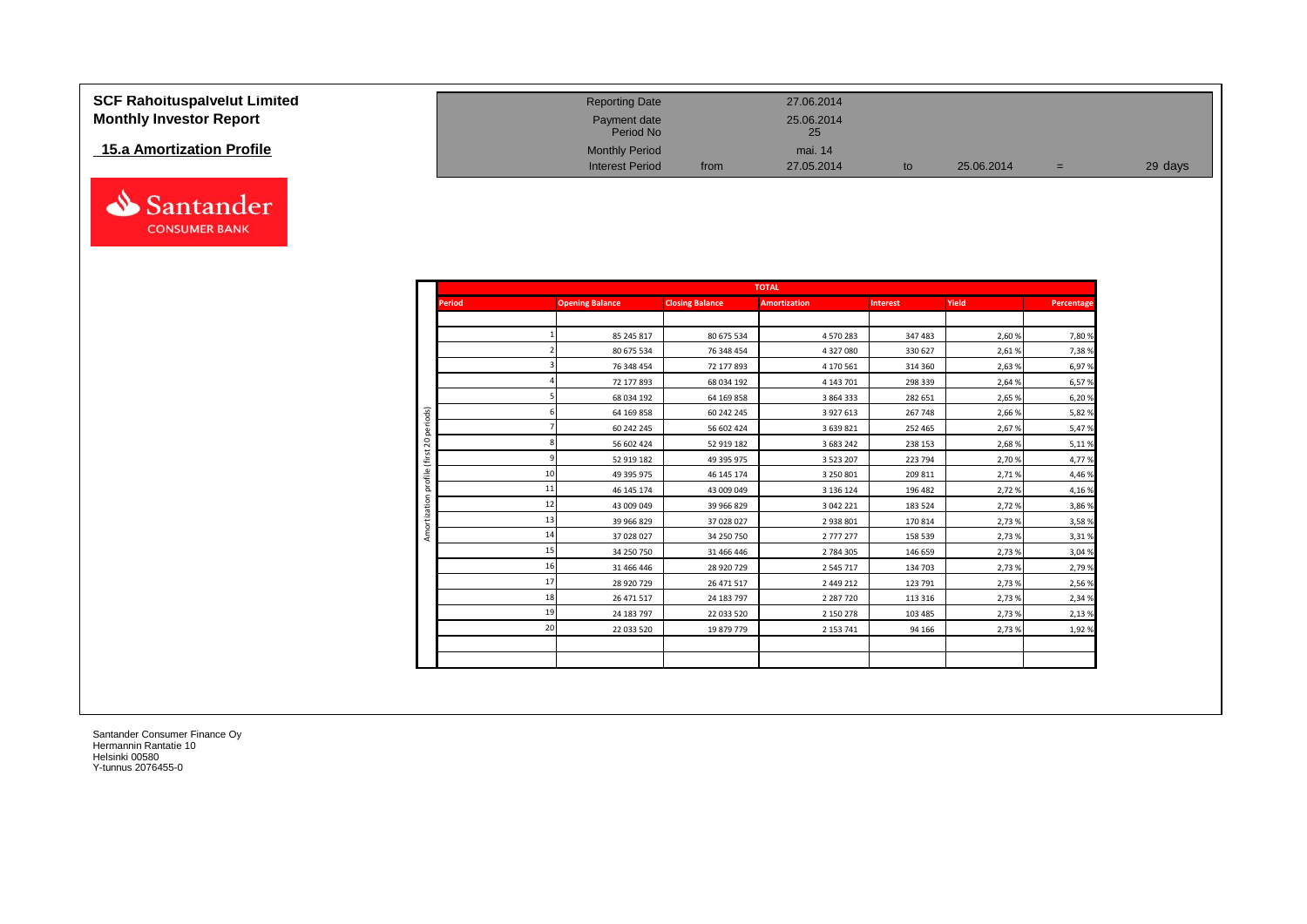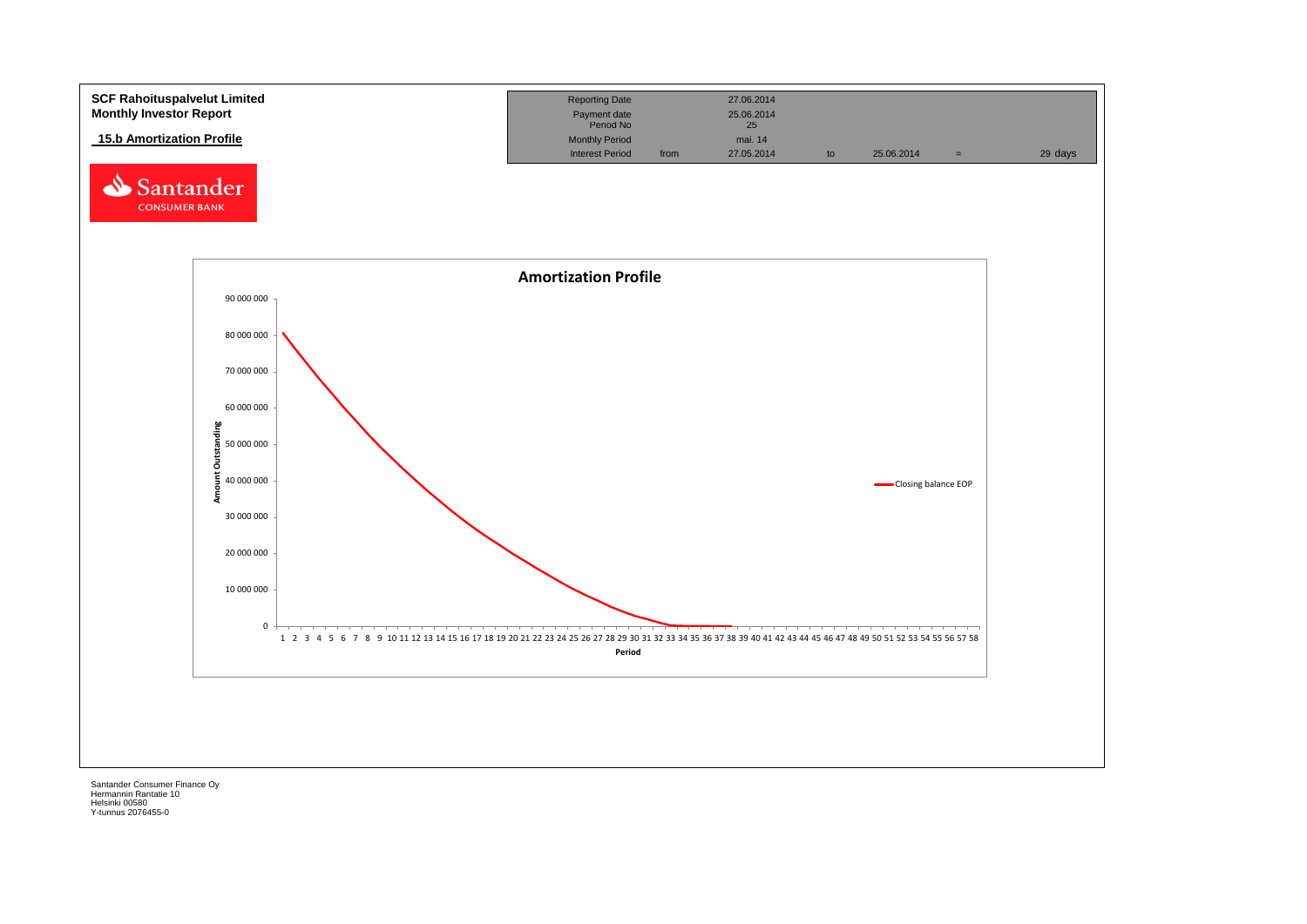| <b>SCF Rahoituspalvelut Limited</b><br><b>Monthly Investor Report</b> |                |               |              |                    |            | <b>Reporting Date</b><br>Payment date |                        | 27.06.2014<br>25.06.2014  |    |            |     |         |
|-----------------------------------------------------------------------|----------------|---------------|--------------|--------------------|------------|---------------------------------------|------------------------|---------------------------|----|------------|-----|---------|
|                                                                       |                |               |              |                    |            | Period No                             |                        | 25                        |    |            |     |         |
| 16.a Payment Holidays                                                 |                |               |              |                    |            | <b>Monthly Period</b>                 |                        | mai. 14                   |    |            |     |         |
|                                                                       |                |               |              |                    |            | <b>Interest Period</b>                | from                   | 27.05.2014                | to | 25.06.2014 | $=$ | 29 days |
|                                                                       |                |               |              |                    |            |                                       |                        |                           |    |            |     |         |
| Santander                                                             |                |               |              |                    |            |                                       |                        |                           |    |            |     |         |
| <b>CONSUMER BANK</b>                                                  |                |               | <b>TOTAL</b> |                    |            |                                       |                        |                           |    |            |     |         |
|                                                                       |                | <b>Period</b> |              |                    | <b>No</b>  | <b>Number of periods granted</b>      | <b>Sum of Payments</b> | <b>Closing Balance</b>    |    |            |     |         |
|                                                                       |                |               |              |                    |            |                                       |                        |                           |    |            |     |         |
|                                                                       |                |               |              | 201 205<br>201 206 | 107<br>156 | 146<br>231                            | 40 046                 | 1 3 1 2 2 0 4<br>1 640 79 |    |            |     |         |
|                                                                       |                |               |              | 201 207            | 159        | 237                                   | 62 022<br>71 630       | 2 0 3 2 6 8 3             |    |            |     |         |
|                                                                       |                |               |              | 201 208            | 133        | 183                                   | 51859                  | 1 566 704                 |    |            |     |         |
|                                                                       |                |               |              | 201 209            | 109        | 156                                   | 43 917                 | 1 085 190                 |    |            |     |         |
|                                                                       |                |               |              | 201 210            | 89         | 138                                   | 38 653                 | 998 306                   |    |            |     |         |
|                                                                       |                |               |              | 201 211            | 88         | 132                                   | 34 697                 | 933 247                   |    |            |     |         |
|                                                                       |                |               |              | 201 212            | 143        | 183                                   | 47 263                 | 1 3 6 4 7 4 3             |    |            |     |         |
|                                                                       |                |               |              | 201 301            | 116        | 167                                   | 56 307                 | 1 256 432                 |    |            |     |         |
|                                                                       |                |               |              | 201 302            | 122        | 175                                   | 49 4 84                | 1 307 946                 |    |            |     |         |
|                                                                       | Paymet Holiday |               |              | 201 303            | 123        | 166                                   | 48 650                 | 1 409 025                 |    |            |     |         |
|                                                                       |                |               |              | 201 304            | 85         | 117                                   | 31 782                 | 770 640                   |    |            |     |         |
|                                                                       |                |               |              | 201 305            | 84         | 116                                   | 32 120                 | 757 900                   |    |            |     |         |
|                                                                       |                |               |              | 201 306            | 101        | 142                                   | 43 497                 | 1 040 461                 |    |            |     |         |
|                                                                       |                |               |              | 201 307            | 126        | 164                                   | 46 698                 | 1 241 17                  |    |            |     |         |
|                                                                       |                |               |              | 201 308            | 104        | 140                                   | 44 253                 | 1 090 321                 |    |            |     |         |
|                                                                       |                |               |              | 201 309            | 56         | 73                                    | 19 9 35                | 466 112                   |    |            |     |         |
|                                                                       |                |               |              | 201 310            | 43         | 59                                    | 17 550                 | 359 981                   |    |            |     |         |
|                                                                       |                |               |              | 201 311            | 57         | 85                                    | 25 201                 | 502 891                   |    |            |     |         |
|                                                                       |                |               |              | 201 312            | 81         | 96                                    | 27827                  | 627 296                   |    |            |     |         |
|                                                                       |                |               |              | 201 401<br>201 402 | 71<br>71   | 106<br>100                            | 33 8 8 9<br>30 442     | 648 914<br>675 522        |    |            |     |         |
|                                                                       |                |               |              | 201 403            | 61         | 83                                    | 27 195                 | 434 777                   |    |            |     |         |
|                                                                       |                |               |              | 201 404            | 39         | 59                                    | 19 097                 | 307894                    |    |            |     |         |
|                                                                       |                |               |              | 201 405            |            |                                       |                        |                           |    |            |     |         |
|                                                                       |                |               |              |                    | 45         | 64                                    | 17 25 2                | 333 127                   |    |            |     |         |
|                                                                       |                |               |              |                    |            |                                       |                        |                           |    |            |     |         |
|                                                                       |                |               |              |                    | 2 3 6 9    | 3 3 1 8                               | 961 267                | 24 164 281                |    |            |     |         |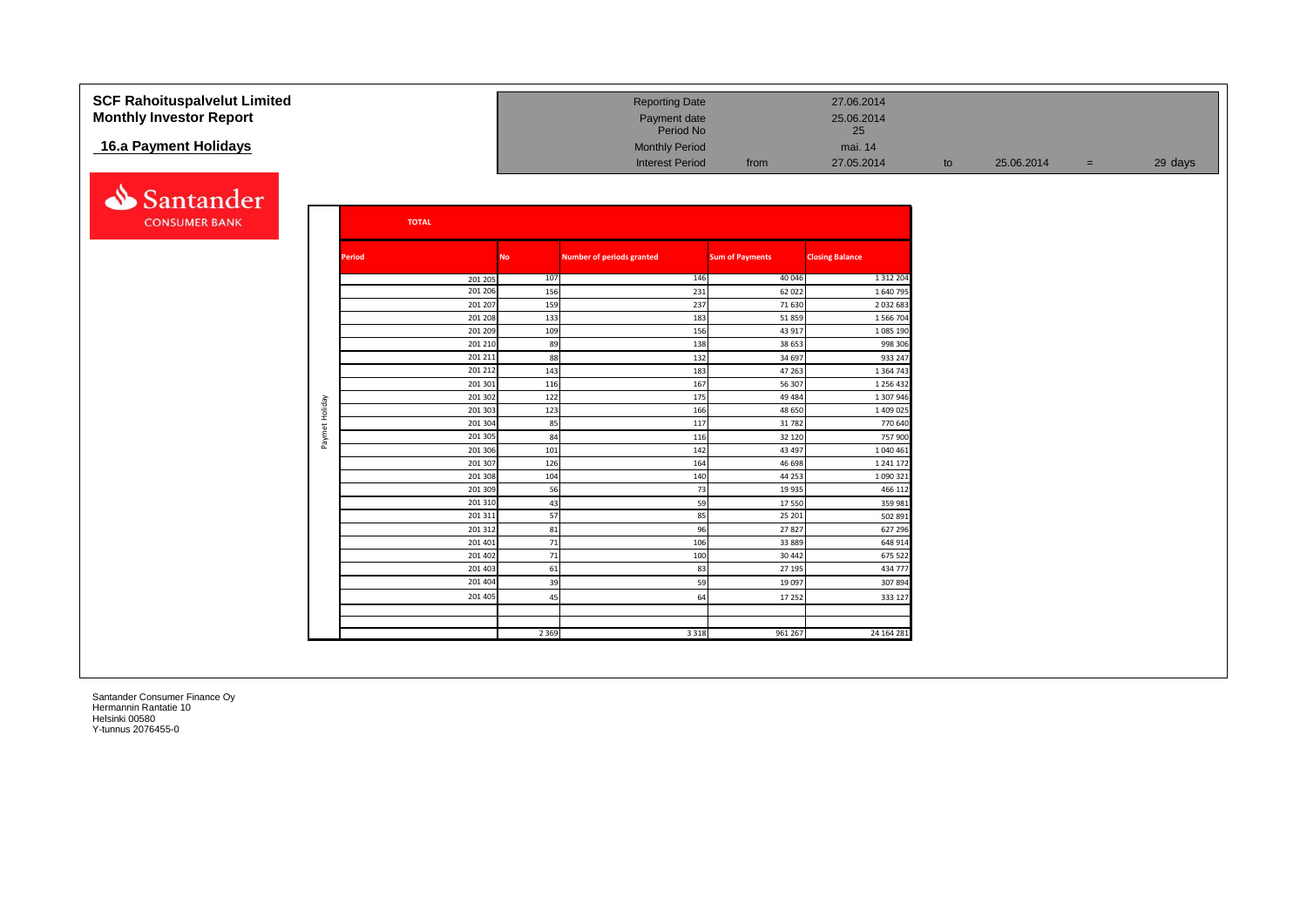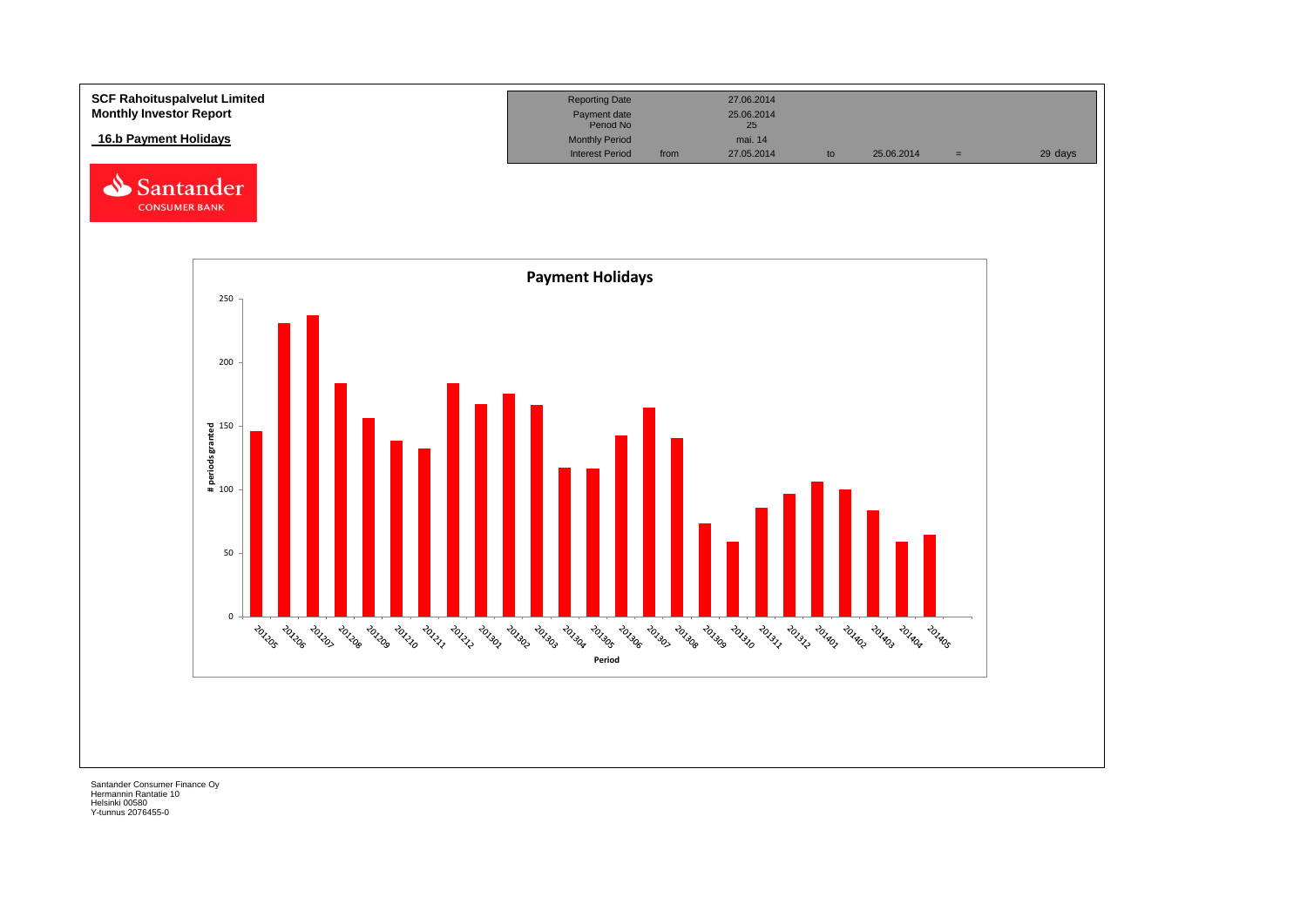| <b>SCF Rahoituspalvelut Limited</b> |              |        |              |                    |           |                            | <b>Reporting Date</b>     |      | 27.06.2014       |    |            |     |         |
|-------------------------------------|--------------|--------|--------------|--------------------|-----------|----------------------------|---------------------------|------|------------------|----|------------|-----|---------|
|                                     |              |        |              |                    |           |                            |                           |      |                  |    |            |     |         |
| <b>Monthly Investor Report</b>      |              |        |              |                    |           |                            | Payment date<br>Period No |      | 25.06.2014<br>25 |    |            |     |         |
|                                     |              |        |              |                    |           |                            |                           |      |                  |    |            |     |         |
| 17.a Restructured Loans             |              |        |              |                    |           |                            | <b>Monthly Period</b>     |      | mai. 14          |    |            |     |         |
|                                     |              |        |              |                    |           |                            | <b>Interest Period</b>    | from | 27.05.2014       | to | 25.06.2014 | $=$ | 29 days |
| Santander                           |              |        | <b>TOTAL</b> |                    |           |                            |                           |      |                  |    |            |     |         |
| <b>CONSUMER BANK</b>                |              | Period |              |                    | <b>No</b> | <b>Outstanding Balance</b> |                           |      |                  |    |            |     |         |
|                                     |              |        |              | 2012 05            |           |                            |                           |      |                  |    |            |     |         |
|                                     |              |        |              | 2012 06            |           |                            |                           |      |                  |    |            |     |         |
|                                     |              |        |              | 2012 07            |           |                            |                           |      |                  |    |            |     |         |
|                                     |              |        |              | 2012 08            |           |                            |                           |      |                  |    |            |     |         |
|                                     |              |        |              | 2012 09            |           |                            |                           |      |                  |    |            |     |         |
|                                     |              |        |              | 2012 10<br>2012 11 |           |                            |                           |      |                  |    |            |     |         |
|                                     |              |        |              | 2012 12            |           |                            |                           |      |                  |    |            |     |         |
|                                     |              |        |              | 2013 01            |           |                            |                           |      |                  |    |            |     |         |
|                                     |              |        |              | 2013 02            |           |                            |                           |      |                  |    |            |     |         |
|                                     |              |        |              | 2013 03            |           |                            |                           |      |                  |    |            |     |         |
|                                     |              |        |              | 2013 04            |           |                            |                           |      |                  |    |            |     |         |
|                                     | Restructured |        |              | 2013 05<br>2013 06 |           |                            |                           |      |                  |    |            |     |         |
|                                     |              |        |              | 2013 07            |           |                            |                           |      |                  |    |            |     |         |
|                                     |              |        |              | 2013 08            |           |                            |                           |      |                  |    |            |     |         |
|                                     |              |        |              | 201309             |           |                            |                           |      |                  |    |            |     |         |
|                                     |              |        |              | 2013 10            |           |                            | 14 6 27                   |      |                  |    |            |     |         |
|                                     |              |        |              | 2013 11            |           |                            |                           |      |                  |    |            |     |         |
|                                     |              |        |              | 2013 12<br>2014 01 |           |                            |                           |      |                  |    |            |     |         |
|                                     |              |        |              | 2014 02            |           |                            | 21 3 92                   |      |                  |    |            |     |         |
|                                     |              |        |              | 2014 03            |           |                            |                           |      |                  |    |            |     |         |
|                                     |              |        |              | 2014 04            |           |                            |                           |      |                  |    |            |     |         |
|                                     |              |        |              | 2014 05            |           |                            | 22 5 8 9                  |      |                  |    |            |     |         |
|                                     |              |        |              |                    |           |                            |                           |      |                  |    |            |     |         |
|                                     |              |        |              |                    |           |                            |                           |      |                  |    |            |     |         |
|                                     |              | Total  |              |                    |           |                            | 58 607                    |      |                  |    |            |     |         |
|                                     |              |        |              |                    |           |                            |                           |      |                  |    |            |     |         |
|                                     |              |        |              |                    |           |                            |                           |      |                  |    |            |     |         |
|                                     |              |        |              |                    |           |                            |                           |      |                  |    |            |     |         |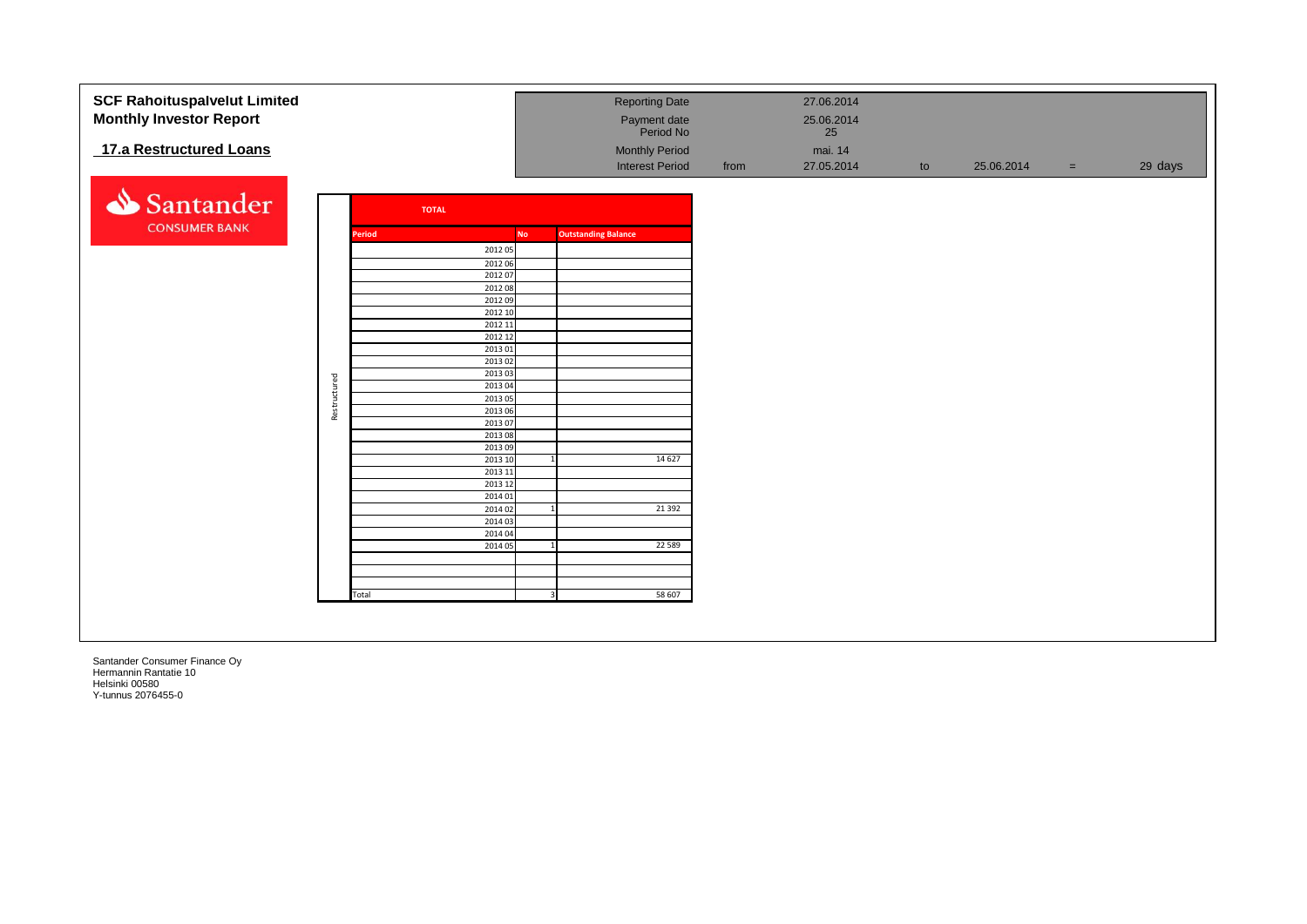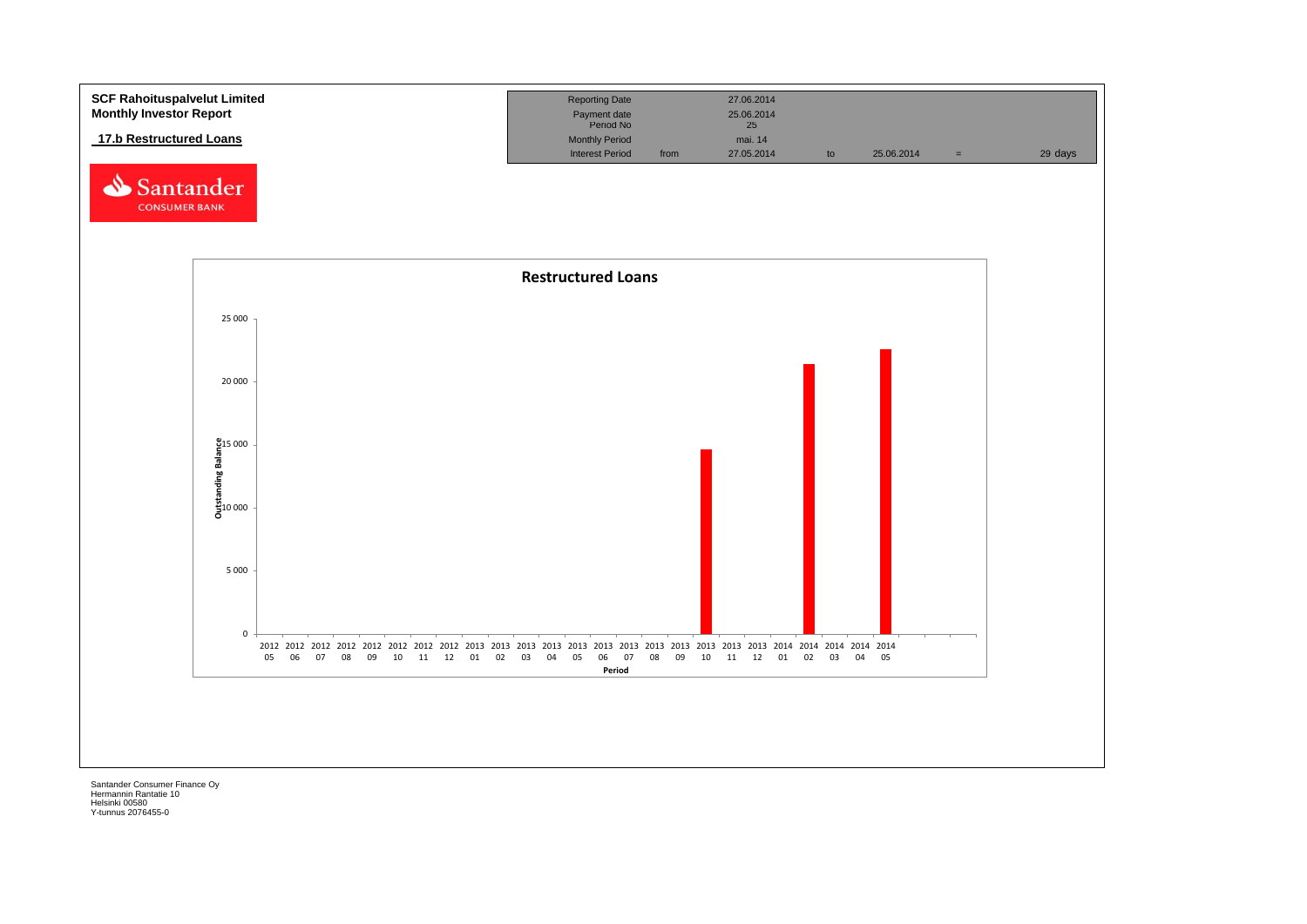| <b>SCF Rahoituspalvelut Limited</b> | <b>Reporting Date</b>     |      | 27.06.2014       |    |            |     |         |
|-------------------------------------|---------------------------|------|------------------|----|------------|-----|---------|
| <b>Monthly Investor Report</b>      | Payment date<br>Period No |      | 25.06.2014<br>25 |    |            |     |         |
| 18. Defaults, recoveries and loss   | <b>Monthly Period</b>     |      | mai. 14          |    |            |     |         |
|                                     | <b>Interest Period</b>    | from | 27.05.2014       | to | 25.06.2014 | $=$ | 29 days |



|                        |                                 | Recovery<br>Quarter | 20123             |                           |             |                   | 20124                     |         |                   | 20131                     |             | 20132             |                           |         |  |  |
|------------------------|---------------------------------|---------------------|-------------------|---------------------------|-------------|-------------------|---------------------------|---------|-------------------|---------------------------|-------------|-------------------|---------------------------|---------|--|--|
| <b>Default Quarter</b> | <b>Default</b><br><b>Amount</b> | No Of Loans         | <b>Recoveries</b> | Cum.<br><b>Recoveries</b> | <b>Loss</b> | <b>Recoveries</b> | Cum.<br><b>Recoveries</b> | Loss    | <b>Recovories</b> | Cum.<br><b>Recoveries</b> | <b>Loss</b> | <b>Recovories</b> | Cum.<br><b>Recoveries</b> | Loss    |  |  |
| 20123                  | 262 036                         | 23                  |                   |                           | 262 036     | 120 305           | 120 305                   | 141 731 | 57 157            | 177 462                   | 84 574      | 1 2 2 2           | 178 684                   | 83 352  |  |  |
| 20124                  | 669 041                         |                     |                   |                           |             | 270 399           | 270 399                   | 398 642 | 147 531           | 417 930                   | 251 111     | 30 586            | 448 516                   | 220 525 |  |  |
| 20131                  | 449 726                         |                     |                   |                           |             |                   |                           |         | 209 334           | 209 334                   | 240 392     | 94 544            | 303 878                   | 145 848 |  |  |
| 20132                  | 518760                          |                     |                   |                           |             |                   |                           |         |                   |                           |             | 150 050           | 150 050                   | 368 710 |  |  |
| 20133                  | 455 184                         | 58                  |                   |                           |             |                   |                           |         |                   |                           |             |                   |                           |         |  |  |
| 20134                  | 358 911                         |                     |                   |                           |             |                   |                           |         |                   |                           |             |                   |                           |         |  |  |
| 2014 1                 | 319 666                         |                     |                   |                           |             |                   |                           |         |                   |                           |             |                   |                           |         |  |  |
| 2014 2                 | 39 002                          |                     |                   |                           |             |                   |                           |         |                   |                           |             |                   |                           |         |  |  |

|                        |                | Recovery    |                   |                   |         |                   |                   |             |                   |                    |             |                   |             |         |  |  |
|------------------------|----------------|-------------|-------------------|-------------------|---------|-------------------|-------------------|-------------|-------------------|--------------------|-------------|-------------------|-------------|---------|--|--|
|                        |                | Quarter     |                   | 20133             |         |                   | 20134             |             |                   | 20141              |             |                   | 2014 2      |         |  |  |
| <b>Default Quarter</b> | <b>Default</b> | No Of Loans |                   | Cum.              |         |                   | Cum.              |             |                   | <b>Cum.Recovor</b> |             |                   | Cum.Recovor |         |  |  |
|                        | Amount         |             | <b>Recovories</b> | <b>Recoveries</b> | Loss    | <b>Recovories</b> | <b>Recoveries</b> | <b>Loss</b> | <b>Recovories</b> | ies                | <b>Loss</b> | <b>Recovories</b> | <b>jes</b>  | Loss    |  |  |
| 20123                  | 262 036        | 23          | 313               | 179 997           | 82 039  | 3681              | 183 678           | 78 358      | 2 0 5 8           | 185 736            | 76 300      | 4 4 9 5           | 190 231     | 71 805  |  |  |
| 20124                  | 669 041        | 51          | 5 2 9 7           | 453 812           | 215 229 | 102 279           | 556 091           | 112 950     | 1597              | 557 687            | 111 353     | 25 073            | 582 760     | 86 280  |  |  |
| 20131                  | 449 726        | 54          | 3822              | 307 700           | 142 026 | 12 941            | 320 640           | 129 086     | 10 313            | 330 953            | 118 773     | 39 585            | 370 539     | 79 188  |  |  |
| 20132                  | 518760         | 47          | 20 083            | 170 133           | 348 627 | 61 047            | 231 180           | 287 580     | 4 0 4 9           | 235 230            | 283 530     | 151 981           | 387 21      | 131 549 |  |  |
| 20133                  | 455 184        | 58          | 104 953           | 104 953           | 350 230 | 123 100           | 228 053           | 227 131     | 15 4 4 7          | 243 500            | 211 684     | 42 870            | 286 370     | 168 814 |  |  |
| 20134                  | 358 911        | 51          |                   |                   |         | 132 694           | 132 694           | 226 217     | 84 730            | 217 424            | 141 487     | 56 474            | 273 897     | 85 014  |  |  |
| 2014 1                 | 319 666        | 51          |                   |                   |         |                   |                   |             | 156 346           | 156 346            | 163 321     | 85 227            | 241 572     | 78 094  |  |  |
| 20142                  | 159 107        | 19          |                   |                   |         |                   |                   |             |                   |                    |             | 79 879            | 79 879      | 79 229  |  |  |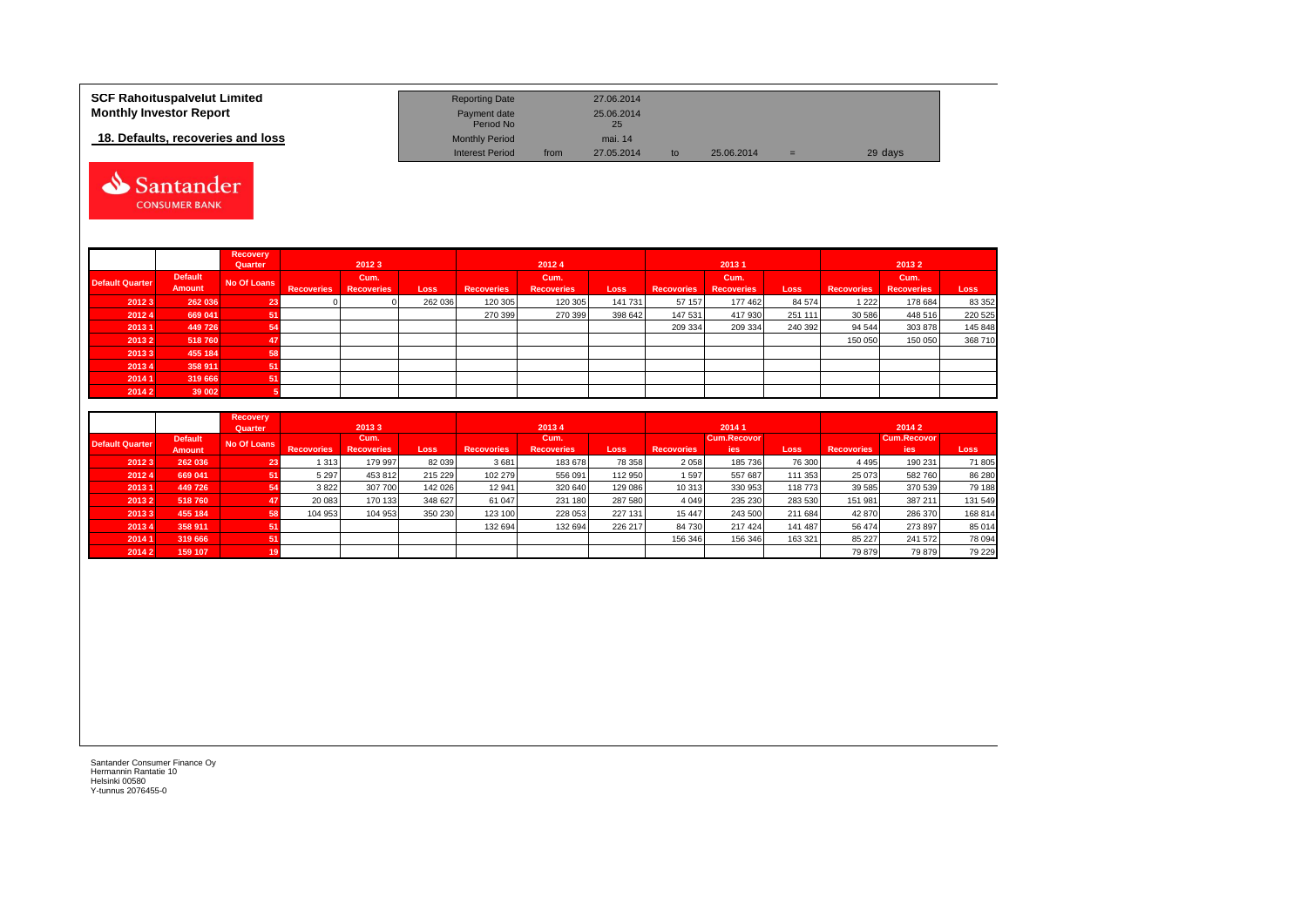| <b>SCF Rahoituspalvelut Limited</b><br><b>Monthly Investor Report</b>                                                                                                                                                                                                |                                                                         | <b>Reporting Date</b><br>Payment date<br>Period No                                                     | 27.06.2014<br>25.06.2014<br>25 |    |            |     |         |
|----------------------------------------------------------------------------------------------------------------------------------------------------------------------------------------------------------------------------------------------------------------------|-------------------------------------------------------------------------|--------------------------------------------------------------------------------------------------------|--------------------------------|----|------------|-----|---------|
| 19. Priority of Payments                                                                                                                                                                                                                                             |                                                                         | <b>Monthly Period</b><br><b>Interest Period</b><br>from                                                | mai. 14<br>27.05.2014          | to | 25.06.2014 | $=$ | 29 days |
| N<br><b>Santander</b><br><b>CONSUMER BANK</b>                                                                                                                                                                                                                        |                                                                         |                                                                                                        |                                |    |            |     |         |
| <b>Purchaser Priority of Payments</b>                                                                                                                                                                                                                                |                                                                         |                                                                                                        |                                |    |            |     |         |
| Purchaser Available Distribution Amount                                                                                                                                                                                                                              | $+$                                                                     | 8 649 577,97 EUR                                                                                       |                                |    |            |     |         |
| Senior Expenses                                                                                                                                                                                                                                                      |                                                                         | 1 291,67 EUR                                                                                           |                                |    |            |     |         |
| Servicing Fee                                                                                                                                                                                                                                                        |                                                                         | 47 699,85 EUR                                                                                          |                                |    |            |     |         |
| Interest on Loan to Issuer                                                                                                                                                                                                                                           |                                                                         | 668 582,45 EUR                                                                                         |                                |    |            |     |         |
| Principal on Loan to Issuer                                                                                                                                                                                                                                          |                                                                         | 7 932 004,00 EUR                                                                                       |                                |    |            |     |         |
| Principal on Purchaser Subordinated Loan                                                                                                                                                                                                                             | $\overline{a}$                                                          | <b>EUR</b><br>$\sim$                                                                                   |                                |    |            |     |         |
| <b>Issuer Priority of Payments</b><br><b>Issuer Available Distribution Amount</b><br>Senior Expenses<br>Net Swap Payments<br>Interest Notes Class A                                                                                                                  | $+$                                                                     | 11 396 825,44 EUR<br>1 083.34 EUR<br>351654,2765 EUR<br>12 072,00 EUR                                  |                                |    |            |     |         |
| Payments to Liquidity Provider<br>Principal Payments on Class A                                                                                                                                                                                                      |                                                                         | <b>EUR</b><br>$\mathcal{L}_{\mathcal{A}}$<br>7 932 004,00 EUR                                          |                                |    |            |     |         |
| <b>Interest Notes Class B</b>                                                                                                                                                                                                                                        |                                                                         | 87 474,00 EUR                                                                                          |                                |    |            |     |         |
| Principal Payments Class B                                                                                                                                                                                                                                           |                                                                         | <b>EUR</b><br>$\sim$                                                                                   |                                |    |            |     |         |
| Payments to Reserve Fund                                                                                                                                                                                                                                             |                                                                         | 2 556 673,17 EUR                                                                                       |                                |    |            |     |         |
| Interest Issuer Subordinated Loan                                                                                                                                                                                                                                    |                                                                         | 7 341,27 EUR                                                                                           |                                |    |            |     |         |
| Principal Issuer Subordinated Loan                                                                                                                                                                                                                                   |                                                                         | 237 960,12 EUR                                                                                         |                                |    |            |     |         |
| <b>Termination Payment Swap Counterparty</b>                                                                                                                                                                                                                         | $\overline{a}$                                                          | <b>EUR</b><br>$\sim$                                                                                   |                                |    |            |     |         |
| Payment to Purchaser                                                                                                                                                                                                                                                 |                                                                         | 210 563,27 EUR                                                                                         |                                |    |            |     |         |
| <b>Purchaser Priority of Payments: Second Pass</b><br>Available Distribution Amount<br>Servicer Advance Fund Replenishment<br>Interest on Purchaser Subordinated Loan (SAF)<br>Principal on Purchaser Subordinated Loan (SAF)<br>Payment of residual funds to Seller | $+$<br>$\overline{\phantom{a}}$<br>$\overline{\phantom{a}}$<br>$\equiv$ | 210 563,27 EUR<br><b>EUR</b><br>$\sim$<br>262,69 EUR<br><b>EUR</b><br>$\overline{a}$<br>210 300,57 EUR |                                |    |            |     |         |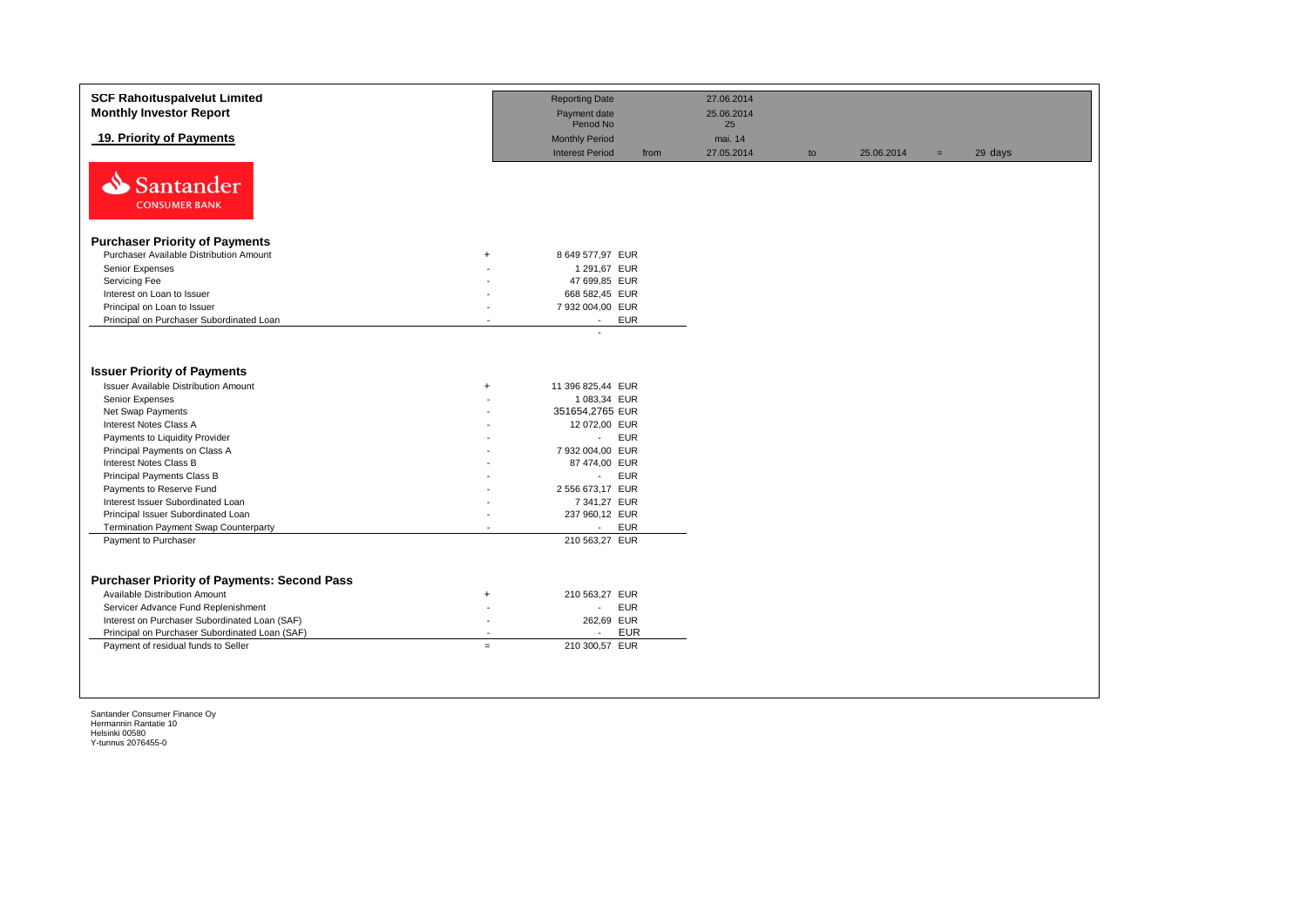| <b>SCF Rahoituspalvelut Limited</b><br><b>Monthly Investor Report</b> |                                        | <b>Reporting Date</b><br>Payment date                                | 27.06.2014<br>25.06.2014          |            |                |  |
|-----------------------------------------------------------------------|----------------------------------------|----------------------------------------------------------------------|-----------------------------------|------------|----------------|--|
| 20. Transaction Costs                                                 |                                        | Period No<br><b>Monthly Period</b><br><b>Interest Period</b><br>from | 25<br>mai. 14<br>27.05.2014<br>to | 25.06.2014 | 29 days<br>$=$ |  |
| Santander<br><b>CONSUMER BANK</b>                                     |                                        |                                                                      |                                   |            |                |  |
| <b>Transaction Costs</b>                                              | <b>All Notes</b>                       | <b>Class A</b>                                                       | <b>Class B</b>                    |            |                |  |
| Senior Expenses                                                       | 1 291,67 EUR                           |                                                                      |                                   |            |                |  |
| Interest accrued for the Period                                       | 99 546,00 EUR                          | 12 072,00 EUR                                                        | 87 474,00 EUR                     |            |                |  |
| Cumulative Interest accrued                                           | 7 035 433,00 EUR                       | 4 788 910,00 EUR                                                     | 2 246 523,00 EUR                  |            |                |  |
| Interest Payments                                                     | 99 546,00 EUR                          | 12 072,00 EUR                                                        | 87 474,00 EUR                     |            |                |  |
| <b>Cumulative Interest Payments</b>                                   | 7 035 433,00 EUR                       | 4 788 910,00 EUR                                                     | 2 246 523,00 EUR                  |            |                |  |
| Interest accrued on Subordinated Loans for the Period                 | 245 564,08 EUR                         |                                                                      |                                   |            |                |  |
| Cumulative Interest accrued on Subordinated Loans                     | 5 095 755,52 EUR                       |                                                                      |                                   |            |                |  |
| Interest Payments on Subordinated Loans                               | 245 564,08 EUR                         |                                                                      |                                   |            |                |  |
| Cumulative Interest Payments on Subordinated Loans                    | 5 095 755,52 EUR                       |                                                                      |                                   |            |                |  |
| Unpaid Interest for the Period                                        | <b>EUR</b><br>$\overline{\phantom{a}}$ |                                                                      |                                   |            |                |  |
| <b>Cumulative Unpaid Interest</b>                                     | <b>EUR</b><br>$\overline{\phantom{a}}$ |                                                                      |                                   |            |                |  |
|                                                                       |                                        |                                                                      |                                   |            |                |  |
|                                                                       |                                        |                                                                      |                                   |            |                |  |
|                                                                       |                                        |                                                                      |                                   |            |                |  |
|                                                                       |                                        |                                                                      |                                   |            |                |  |
|                                                                       |                                        |                                                                      |                                   |            |                |  |
|                                                                       |                                        |                                                                      |                                   |            |                |  |
|                                                                       |                                        |                                                                      |                                   |            |                |  |
|                                                                       |                                        |                                                                      |                                   |            |                |  |
|                                                                       |                                        |                                                                      |                                   |            |                |  |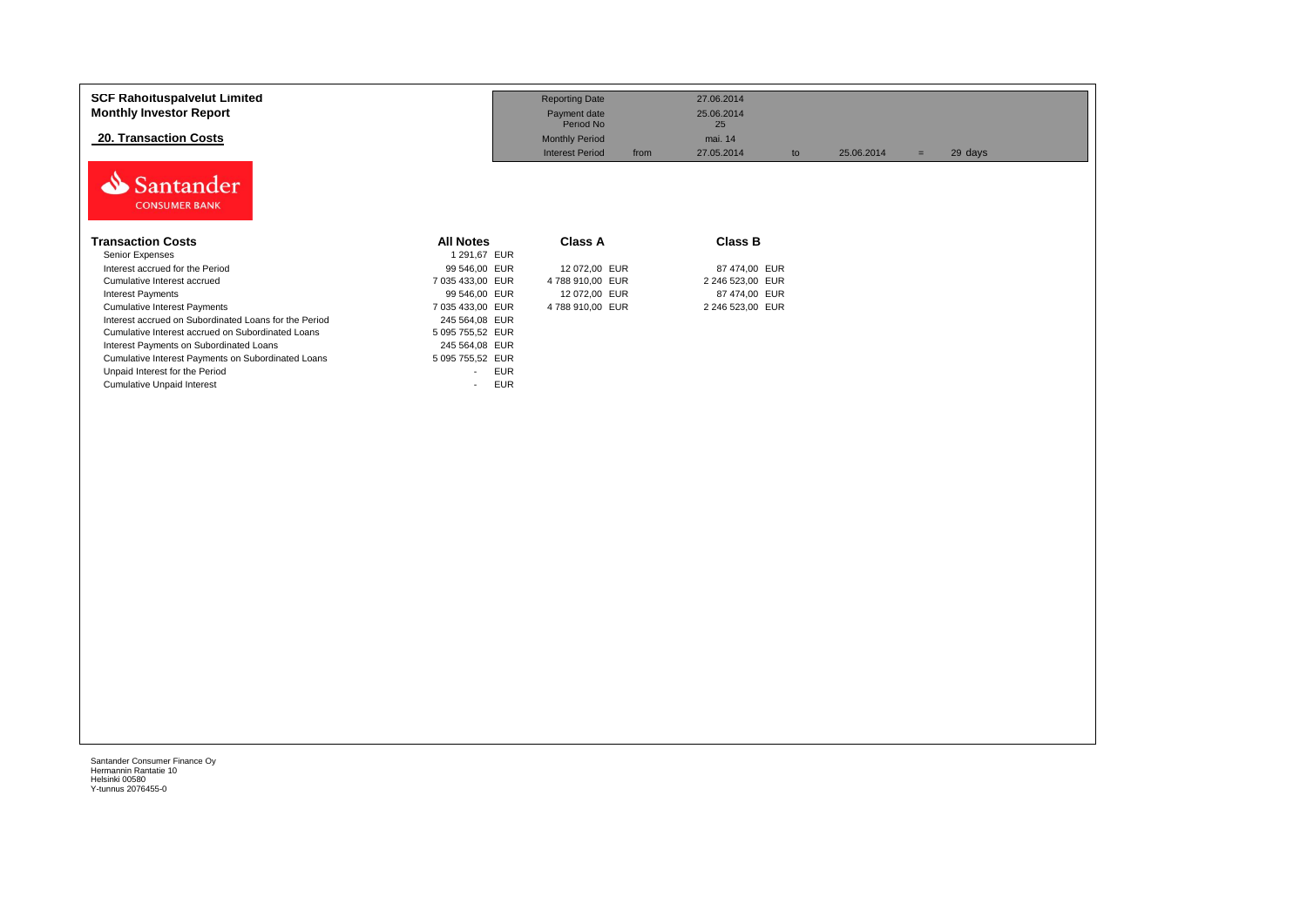| <b>SCF Rahoituspalvelut Limited</b><br><b>Monthly Investor Report</b>          |                                   | <b>Reporting Date</b><br>Payment date      |      | 27.06.2014<br>25.06.2014 |    |            |     |         |
|--------------------------------------------------------------------------------|-----------------------------------|--------------------------------------------|------|--------------------------|----|------------|-----|---------|
| 21. Swap Counterparty Data                                                     |                                   | Period No<br>Monthly Period                |      | 25<br>mai. 14            |    |            |     |         |
| Santander<br><b>CONSUMER BANK</b>                                              |                                   | <b>Interest Period</b>                     | from | 27.05.2014               | to | 25.06.2014 | $=$ | 29 days |
| <b>Swap Counterparty Data</b><br>Swap Counterparty Provider                    | <b>Banco Santander SA</b>         |                                            |      |                          |    |            |     |         |
| Swap Rating Trigger Breach<br>Swap Collateral posted                           | yes<br>526 842 EUR                | Based on calculations as of 20th June 2014 |      |                          |    |            |     |         |
| <b>Swap Data</b>                                                               |                                   |                                            |      |                          |    |            |     |         |
| Swap Type                                                                      | Fixed Floating Interest Rate Swap |                                            |      |                          |    |            |     |         |
| Swap Average Performing Balance<br>1M Euribor (Notes, Swap)                    | 89 186 647,68 EUR<br>0,2610 %     |                                            |      |                          |    |            |     |         |
| Gross Amount Due to Swap Counterparty                                          | 669 665,79 EUR                    |                                            |      |                          |    |            |     |         |
| Gross Amount Due from Swap Counterparty<br>Net Amount Due to Swap Counterparty | 318 011,52 EUR<br>351 654,28 EUR  |                                            |      |                          |    |            |     |         |
|                                                                                |                                   |                                            |      |                          |    |            |     |         |
|                                                                                |                                   |                                            |      |                          |    |            |     |         |
|                                                                                |                                   |                                            |      |                          |    |            |     |         |
|                                                                                |                                   |                                            |      |                          |    |            |     |         |
|                                                                                |                                   |                                            |      |                          |    |            |     |         |
|                                                                                |                                   |                                            |      |                          |    |            |     |         |
|                                                                                |                                   |                                            |      |                          |    |            |     |         |
|                                                                                |                                   |                                            |      |                          |    |            |     |         |
|                                                                                |                                   |                                            |      |                          |    |            |     |         |
|                                                                                |                                   |                                            |      |                          |    |            |     |         |
|                                                                                |                                   |                                            |      |                          |    |            |     |         |
|                                                                                |                                   |                                            |      |                          |    |            |     |         |
|                                                                                |                                   |                                            |      |                          |    |            |     |         |
|                                                                                |                                   |                                            |      |                          |    |            |     |         |
|                                                                                |                                   |                                            |      |                          |    |            |     |         |

Helsinki 00580 Y-tunnus 2076455-0